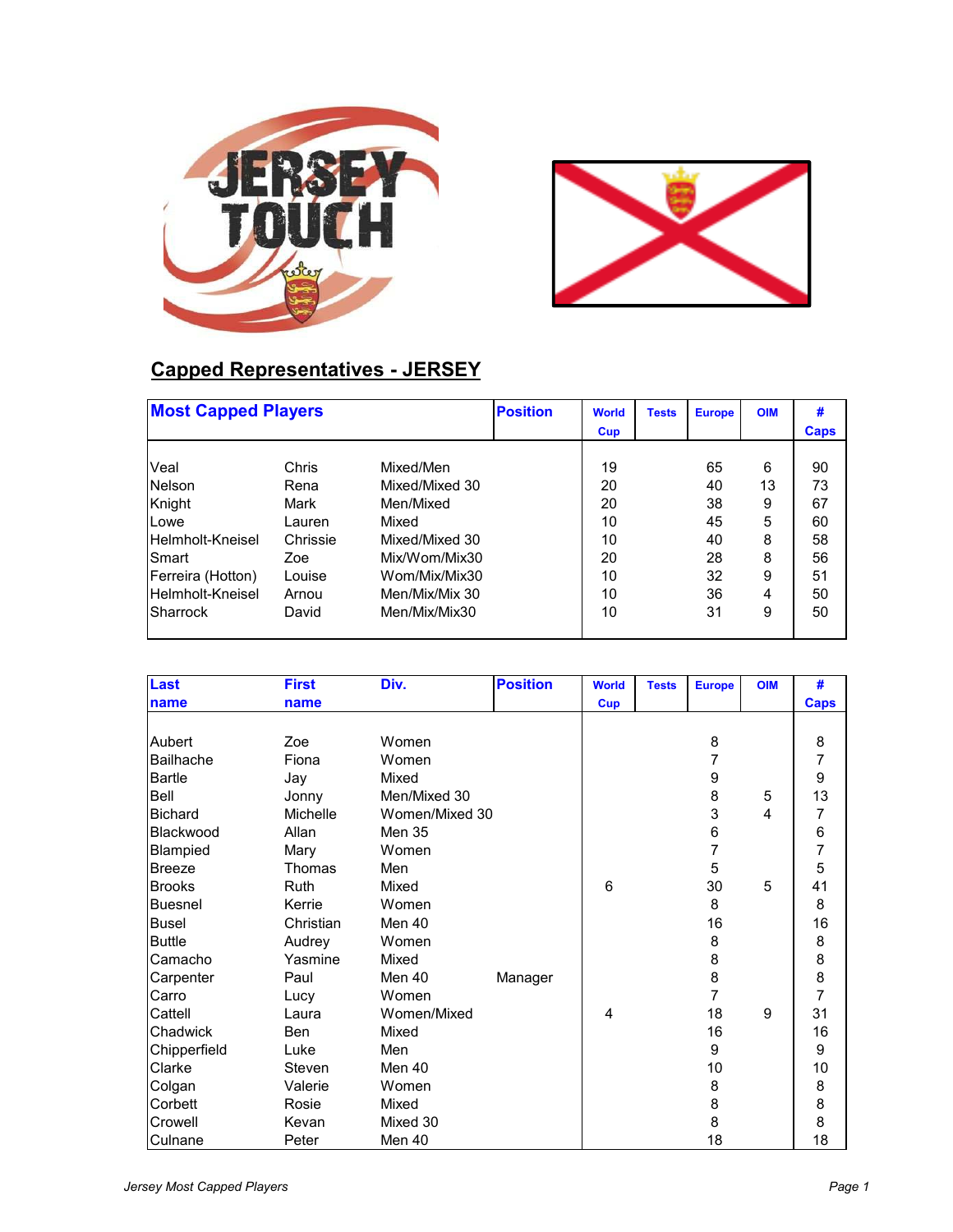| Last              | <b>First</b>  | Div.            | <b>Position</b> | <b>World</b> | <b>Tests</b> | <b>Europe</b>  | <b>OIM</b>     | #                |
|-------------------|---------------|-----------------|-----------------|--------------|--------------|----------------|----------------|------------------|
| name              | name          |                 |                 | Cup          |              |                |                | <b>Caps</b>      |
| Curzons           | Daniel        | Mixed/Men       |                 | 10           |              | 18             |                | 28               |
| Davey             | Anthony       | Men 40          |                 |              |              | 18             |                | 18               |
| De Gruchy         | Samantha      | Women           |                 |              |              | $\overline{7}$ |                | $\overline{7}$   |
| De Gruchy         | Timothy       | Men             |                 |              |              | 5              |                | 5                |
| De Klerk          | Donovan       | Mixed           |                 |              |              | 8              |                | 8                |
| De La Haye        | Kelly         | Mixed           |                 |              |              | 9              |                | 9                |
| Dean              | Par           | Men             |                 |              |              | 9              |                | $\boldsymbol{9}$ |
| Di Meo            | Simon         | Mixed/Men       |                 | 19           |              | 17             | 9              | 45               |
| Dingle            | <b>Nick</b>   | Men             |                 |              |              | 9              |                | 9                |
| Dos Santos        | Diana         | Women           |                 |              |              | 8              |                | 8                |
| Durbano           | <b>Nick</b>   | <b>Men 35</b>   |                 |              |              | 6              |                | 6                |
| Eastwood          | Natasha       | Mixed 30        |                 |              |              | 15             | $\overline{4}$ | 19               |
| Ellis             | Tom           | Men             |                 |              |              | 4              |                | 4                |
| Ellyatt           | Joe           | Men             |                 |              |              | 5              |                | 5                |
| Elphinston        | Ashley        | Mixed 30        |                 |              |              | 8              |                | 8                |
| Fage              | Tammy         | Women           |                 |              |              | 8              |                | 8                |
| Fairlie           | Graeme        | Men 45          |                 |              |              | 8              |                | 8                |
| Falle             | Trevor        | <b>Men 35</b>   |                 |              |              | 6              |                | $6\phantom{1}$   |
| Farrell           | Mark          | Mixed/Men/Mix30 |                 | 10           |              | 17             | 5              | 32               |
| Ferreira          | Decio         | Mixed           | Coach           |              |              | 9              |                | $\boldsymbol{9}$ |
| Ferreira (Hotton) | Louise        | Wom/Mix/Mix30   |                 | 10           |              | 32             | 9              | 51               |
| Finch             | Richard       | Men             |                 |              |              | 9              |                | $\boldsymbol{9}$ |
| Fischer           | Dale          | Men             |                 |              |              | 5              |                | 5                |
| Fisher            | Luke          | Men             |                 |              |              | 9              |                | 9                |
| Foster            | Clare         | Mixed           |                 |              |              | 9              |                | 9                |
| Galvin            | Adrian        | <b>Men 45</b>   |                 |              |              | 8              |                | 8                |
| Gambles           | Matt          | Mixed/men 45    |                 |              |              | 17             |                | 17               |
| Geddes            | <b>Stuart</b> | Mixed 30        | Coach           |              |              | 8              |                | 8                |
| Glendening        | Jonny         | Mixed           |                 |              |              | 16             |                | 16               |
| Glennon           | Paul          | Men 40          |                 |              |              | 8              |                | 8                |
| Goble             | <b>Brett</b>  | Men 45          |                 |              |              | 8              |                | 8                |
| Goddard           | Nicole        | Mixed           |                 |              |              | 26             |                | 26               |
| Gosselin          | Giselle       | Mixed/Women     |                 | 10           |              | $\overline{7}$ |                | 17               |
| Graham            | <b>Brett</b>  | Men 40          |                 |              |              | 10             |                | 10               |
| Griffin           | Paul          | Men 35/45       |                 |              |              | 14             |                | 14               |
| Grimshaw          | Jonny         | Mixed           |                 | 8            |              | 11             | 5              | 24               |
| Grossi            | Georges       | Men 40          | Coach           |              |              | 8              |                | 8                |
| Guy               | Nick          | Men/Men 40      |                 |              |              | 22             |                | 22               |
| Hackland          | Julia         | Mixed           |                 |              |              | 9              |                | 9                |
| Halliwell         | <b>Bruce</b>  | Men 40          | Play/Ch         |              |              | 10             |                | 10               |
| Hanley            | Matthew       | Mixed           |                 |              |              | 6              |                | 6                |
| Hart              | Kevin         | Men 40          |                 |              |              | 18             |                | 18               |
| Hawkesworth       | Kirsty        | Women           |                 |              |              | $\overline{7}$ |                | $\overline{7}$   |
| Hawkins           | Michael       | Men             |                 |              |              | 5              |                | 5                |
| Hefford           | Louise        | Mixed           |                 |              |              |                | 4              | 4                |
| Helmholt-Kneisel  | Arnou         | Men/Mix/Mix 30  |                 | 10           |              | 36             | 4              | 50               |
| Helmholt-Kneisel  | Chrissie      | Mixed/Mixed 30  |                 | 10           |              | 40             | 8              | 58               |
| Herbert           | Shelagh       | Women           |                 |              |              | 8              |                | 8                |
| Herbert           | Tim           | Men 35          |                 |              |              | 6              |                | 6                |
| Hickey            | Ella          | Women           |                 |              |              | $\overline{7}$ |                | $\overline{7}$   |
| Hollyman          | Megan         | Mixed           |                 |              |              | 5              |                | 5                |
| Horsfall          | Samantha      | Women           |                 |              |              | 22             |                | 22               |
| Hosty             | Jason         | Mixed           |                 |              |              | 9              |                | 9                |
| Hughes            | Dean          | Men             |                 |              |              |                | 5              | 5                |
| <b>Hutchins</b>   | Tim           | Men             |                 |              |              | 9              |                | 9                |
| Innes             | Tom           | Men 45          | Manager         |              |              | 8              |                | 8                |
| Ireson            | Charlotte     | Women           |                 |              |              |                | 4              | $\overline{4}$   |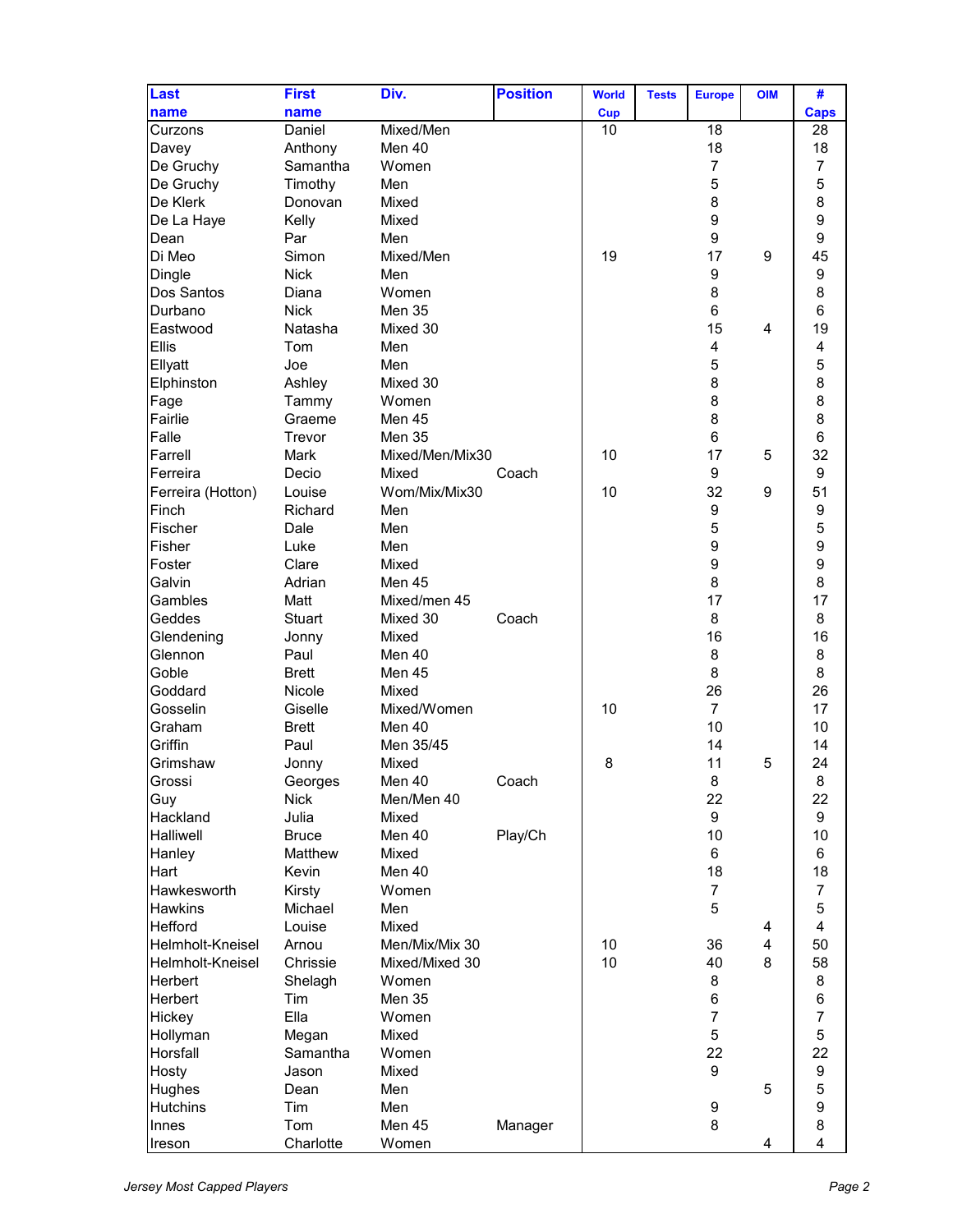| Last            | <b>First</b>    | Div.           | <b>Position</b> | <b>World</b> | <b>Tests</b> | <b>Europe</b>    | <b>OIM</b> | #              |
|-----------------|-----------------|----------------|-----------------|--------------|--------------|------------------|------------|----------------|
| name            | name            |                |                 | <b>Cup</b>   |              |                  |            | <b>Caps</b>    |
| Jeffery         | Alexander       | Mixed          |                 |              |              | $\overline{7}$   |            | 7              |
| Jeffery         | Jo              | Women          |                 |              |              | $\overline{7}$   |            | $\overline{7}$ |
| Jeffreys        | Gareth          | Men            |                 |              |              | 9                |            | 9              |
| Johnson         | Eleanor         | Mixed          |                 |              |              | 8                |            | 8              |
| Johnson         | Jeremy          | Mixed          | Play/Ch         |              |              | 34               | 9          | 43             |
| Johnson         | Simon           | Mixed          |                 |              |              | 17               |            | 17             |
| Jubb            | Ronnie          | Women          |                 |              |              | 8                |            | 8              |
| Kanagasabapathy | Elanco          | Men 40         |                 |              |              | 17               |            | 17             |
| Kearns          | <b>Nicholas</b> | Mixed          |                 |              |              | 18               |            | 18             |
| Kennelly        | Ryan            | Men 40         |                 |              |              | 17               |            | 17             |
| Kerley          | Sarah           | Women/Mixed    |                 | 10           |              | 22               |            | 32             |
| Knight          | Mark            | Men/Mixed      |                 | 20           |              | 38               | 9          | 67             |
| Lanyon          | Katie           | Women          |                 |              |              | 15               |            | 15             |
| Le Bourgeois    | Michael         | Mixed/Men      |                 | 10           |              | 5                | 5          | 20             |
| Le Lievre       | Roy             | Men 35         |                 |              |              | 6                |            | 6              |
| Le Maistre      | Clare           | Mixed/Women    |                 | 10           |              | 23               |            | 33             |
| Le Moignan      | Simon           | Men 40         |                 |              |              | 14               |            | 14             |
| Le Quesne       | Claire          | Women          |                 |              |              | 22               | 4          | 26             |
| Le Sueur        | Jamie           | Men 45         |                 |              |              | 8                |            | 8              |
| Lemasney        | David           | Mixed          |                 |              |              | 10               |            | 10             |
| Levesley        | Chris           | Mixed          |                 |              |              | 18               | 5          | 23             |
| Lidster         | Claire          | Women          |                 |              |              |                  | 4          | 4              |
| Livesey         | Mark            | Men            |                 |              |              |                  | 5          | 5              |
| Lowe            | Lauren          | Mixed          |                 | 10           |              | 45               | 5          | 60             |
| Lowe            | Clare           | Mixed          | Ass Mgr         | 10           |              |                  |            | 10             |
| Ludlum          | <b>Ben</b>      | <b>Men 35</b>  |                 |              |              | 6                |            | 6              |
| Mackay          | Cara            | Women          |                 |              |              | $\overline{7}$   |            | $\overline{7}$ |
| Maclean         | Fiona           | Women          |                 |              |              | 14               |            | 14             |
| MacReady        | Tim             | Men 40         |                 |              |              | 14               |            | 14             |
| Marsh           | Caroline        | Wom/Mix/Mix30  |                 | 10           |              | 31               | 8          | 49             |
| Marsh           | Dave            | Men 40         |                 |              |              | 8                |            | 8              |
| May             | Andy            | Mixed/Men      | Play/Ch         |              |              | 14               |            | 14             |
| McDowell        | Dan             | Mixed/Men      | Play/Ch         | 20           |              | 20               | 4          | 44             |
| McDowell        | Emily           | Women          |                 |              |              | $\overline{7}$   |            | $\overline{7}$ |
| Mcenery         | Denis           | Men 40         |                 |              |              | 8                |            | 8              |
| <b>McGinty</b>  | Heidi           | Mixed/Women    |                 |              |              | 23               |            | 23             |
| <b>McGinty</b>  | Kevin           | Mixed/men 45   |                 |              |              | 24               |            | 24             |
| McGovern        | Fiona           | Women          |                 |              |              | $\overline{7}$   |            | $\overline{7}$ |
| Mee             | Steve           | Mixed 30       |                 |              |              | 8                |            | 8              |
| Michel          | Matthew         | Mixed          |                 |              |              | 36               | 5          | 41             |
| Mildenhall      | Keri            | Women          |                 |              |              | $\overline{7}$   |            | $\overline{7}$ |
| Mildenhall      | <b>Nik</b>      | Men/Wom/Mix    | Play/Ch/Mg      | 10           |              | $\overline{7}$   |            | 17             |
| Miller          | Kevin           | Men            |                 |              |              |                  | 5          | $\mathbf 5$    |
| <b>Mills</b>    | Jerry           | Men 35         |                 |              |              | 6                |            | 6              |
| Monserez        | John            | Mixed          |                 |              |              | 9                |            | 9              |
| Morgan          | Andrew          | Men/Mixed      |                 |              |              | 16               |            | 16             |
| Morgan          | James           | Men 40         |                 |              |              | $\,$ 5 $\,$      |            | 5              |
| Morgan          | Mal             | Men 35         |                 |              |              | 6                |            | 6              |
| Morris          | Ashley          | Mixed          |                 |              |              | $\boldsymbol{9}$ |            | 9              |
| Murphy          | Kim             | Women          |                 |              |              | $\overline{7}$   |            | $\overline{7}$ |
| Nelson          | Rena            | Mixed/Mixed 30 |                 | 20           |              | 40               | 13         | 73             |
| Nuth            | Tom             | Men            |                 |              |              | 4                | 5          | 9              |
| Obarska         | Morag           | Mixed          | Manager         | 10           |              |                  |            | 10             |
| O'Brien         | Stephen         | Men            |                 |              |              | 9                |            | 9              |
| Oliveira        | Terry           | Men/Mixed      |                 |              |              | 11               | 5          | 16             |
| Orr             | Lorraine        | Women          |                 |              |              | 8                |            | 8              |
| Pankhurst       | Michael         | Men            |                 |              |              | 9                |            | 9              |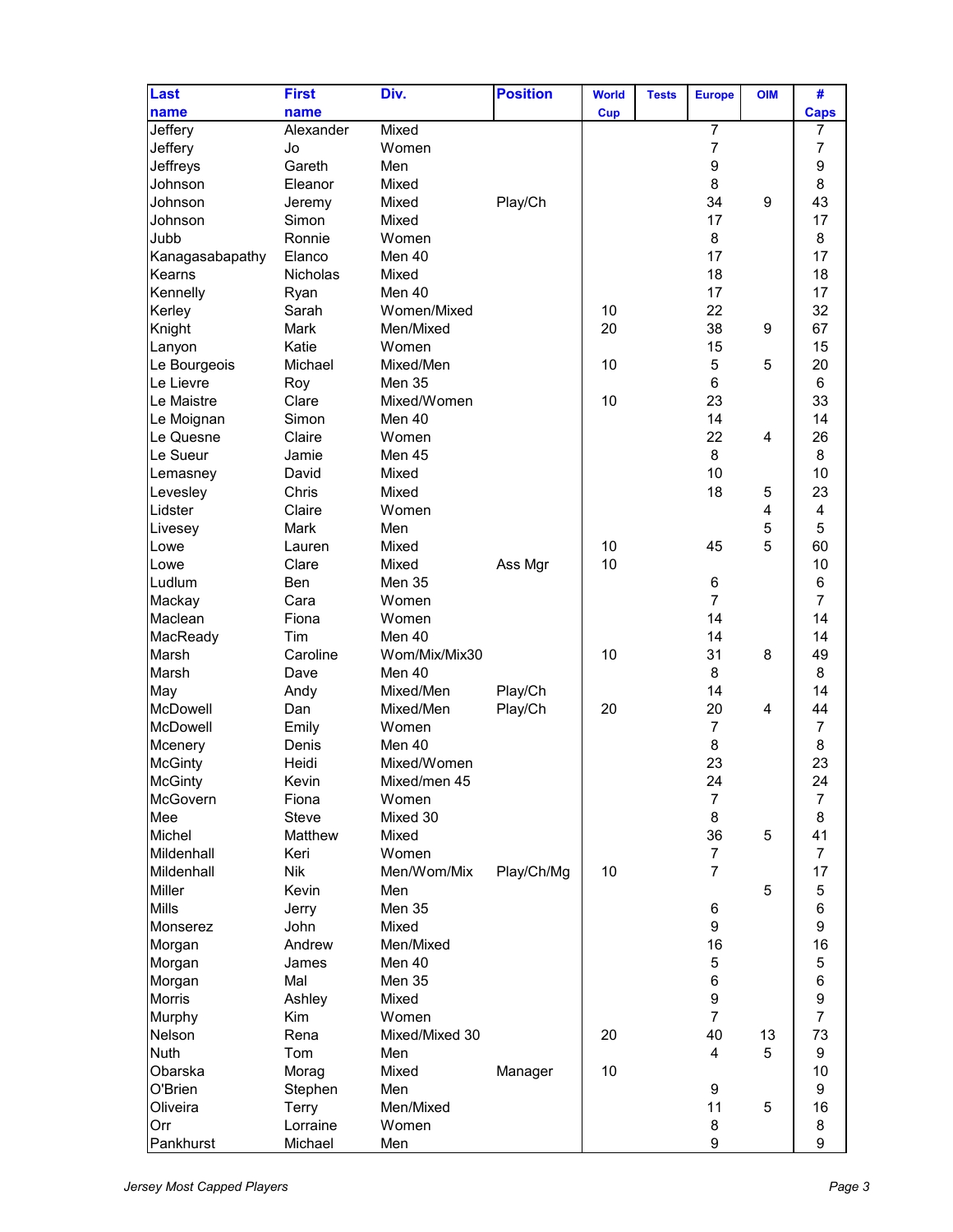| Last          | <b>First</b> | Div.           | <b>Position</b> | <b>World</b>     | <b>Tests</b> | <b>Europe</b>   | <b>OIM</b> | #              |
|---------------|--------------|----------------|-----------------|------------------|--------------|-----------------|------------|----------------|
| name          | name         |                |                 | <b>Cup</b>       |              |                 |            | <b>Caps</b>    |
| Patel         | Kiran        | Men $35$       |                 |                  |              | $6\phantom{1}$  |            | 6              |
| Peggie        | Willie       | Men 45         |                 |                  |              | 8               |            | 8              |
| Percival      | Phoebe       | Mixed          |                 |                  |              | 15              |            | 15             |
| Peters        | Marc         | Men 40         |                 |                  |              | 15              |            | 15             |
| Phillips      | Lisa         | Women          |                 |                  |              | 8               |            | 8              |
| Pillai        | Deepan       | Mixed 30       | Manager         |                  |              | 8               |            | 8              |
| Quaeck        | Aaron        | Mixed          |                 | $\boldsymbol{9}$ |              |                 |            | 9              |
| Richardson    | Helen        | Mixed 30       |                 |                  |              | 4               |            | $\overline{4}$ |
| Richings      | Elle         | Women/Mixed    |                 |                  |              | 16              | 4          | 20             |
| Rousseau      | Gary         | Men 35/45      |                 |                  |              | 14              |            | 14             |
| Ruellan       | Sadie        | Mixed          |                 |                  |              | 14              |            | 14             |
| Ruellan       | Sophie       | Mixed          | Manager         |                  |              | 8               |            | 8              |
| Shambrook     | Bob          | Men 35         |                 |                  |              | $6\phantom{1}6$ |            | 6              |
| Sharrock      | David        | Men/Mix/Mix30  |                 | 10               |              | 31              | 9          | 50             |
| Shore         | Suzanne      | Mixed          |                 | 10               |              | $\overline{7}$  |            | 17             |
| Small         | Ben          | Mixed          |                 | 10               |              | $\overline{7}$  |            | 17             |
| Smart         | Zoe          | Mix/Wom/Mix30  |                 | 20               |              | 28              | 8          | 56             |
| Smith         | Adam         | Mixed/Mixed 30 |                 | $6\phantom{1}$   |              | $\overline{7}$  |            | 13             |
| Smith         | Jason        | Mixed          |                 |                  |              | 8               |            | 8              |
| Snook         | Doc          | Men            |                 |                  |              | 9               |            | 9              |
| Spears        | Paul         | Men 45         |                 |                  |              | 8               |            | 8              |
| Spencer       | Scott        | Men 35         |                 |                  |              | $6\phantom{1}6$ |            | 6              |
| Stevens       | Richard      | Men 45         |                 |                  |              | 8               |            | 8              |
| <b>Stuart</b> | Chris        | Men 40         |                 |                  |              | 8               |            | 8              |
| Sutton        | Richard      | Mixed          | Coach           |                  |              | 10              |            | 10             |
| Tharme        | Piers        | <b>Men 45</b>  |                 |                  |              | 8               |            | 8              |
| Therin        | Lauren       | Mixed/Women    |                 |                  |              |                 | 8          | 8              |
| Thomas        | Justin       | Mixed/Men 45   |                 |                  |              | 17              |            | 17             |
| Thomas        | Simon        | <b>Men 45</b>  |                 |                  |              | 8               |            | 8              |
| Thorne        | Alun         | Men            |                 |                  |              | 9               |            | 9              |
| Turpin        | Laura        | Mixed          |                 |                  |              | 10              |            | 10             |
| Vautier       | Jacob        | Mixed          |                 |                  |              | 10              |            | 10             |
| Vautier       | <b>Steve</b> | Men 40         |                 |                  |              | 18              |            | 18             |
| Veal          | Chris        | Mixed/Men      |                 | 19               |              | 65              | 6          | 90             |
| Vincenti      | Catherine    | Women          |                 |                  |              |                 | 4          | 4              |
| Watling       | Jess         | Mixed          |                 |                  |              | 15              |            | 15             |
| White         | Mark         | Men/Mixed      |                 | 10               |              | 20              |            | 30             |
| Willis        | Jerry        | <b>Men 35</b>  |                 |                  |              | 6               |            | $\,6$          |
| Young         | Aaron        | Men            |                 |                  |              | 4               |            | 4              |
|               |              |                |                 |                  |              |                 |            |                |

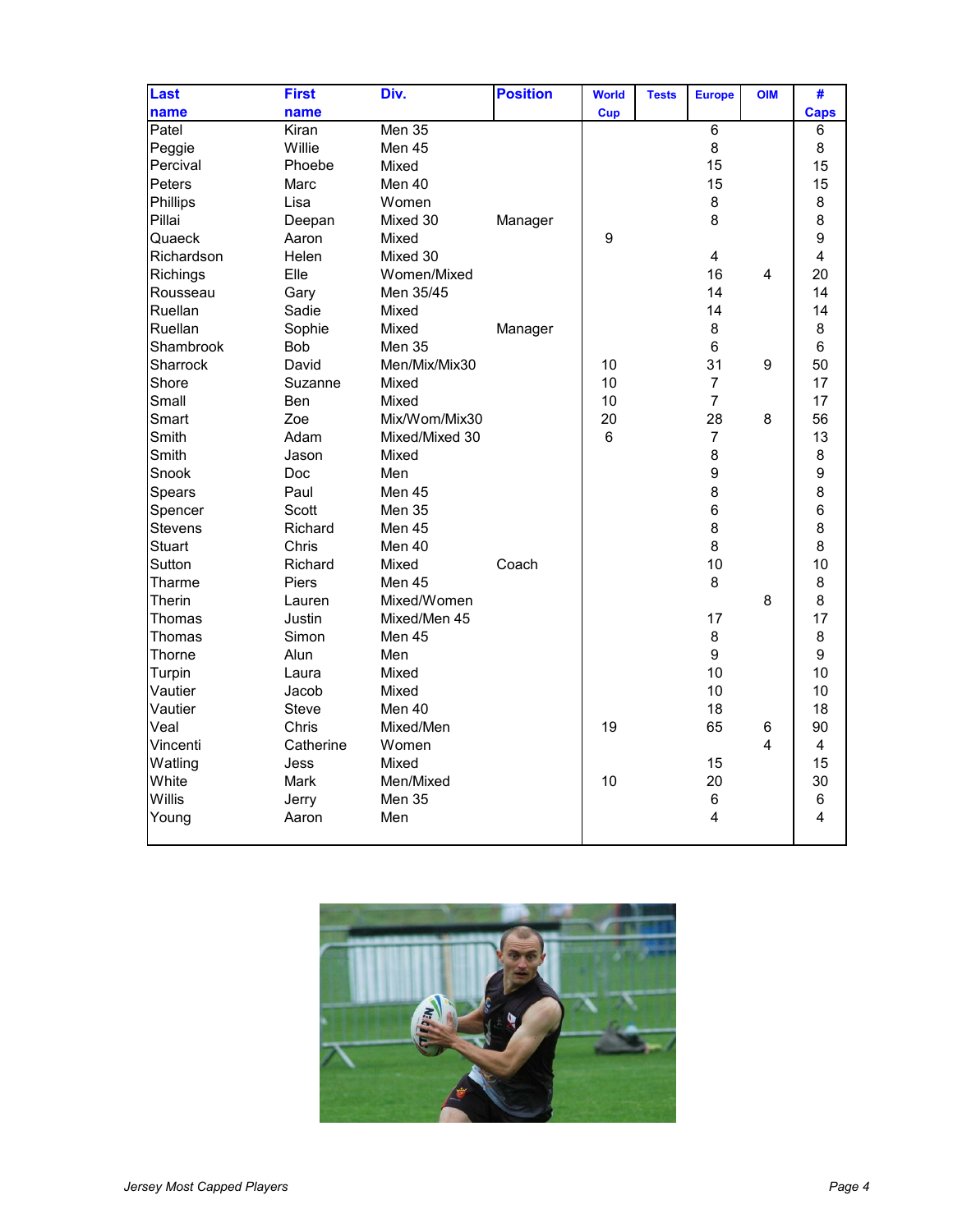## **World Cup Caps**

2007 - South Africa - Men, Women, Mixed 2011 - Scotland - Men, Women, Mixed

| <b>Most Capped Players</b> |       |            | <b>Position</b> | 2007 | 2011 | ## |
|----------------------------|-------|------------|-----------------|------|------|----|
|                            |       |            |                 |      |      |    |
| Knight                     | Mark  | Mixed      |                 | 10   | 10   | 20 |
| <b>McDowell</b>            | Dan   | Mixed      | Coach           | 10   | 10   | 20 |
| <b>Nelson</b>              | Rena  | Mixed      |                 | 10   | 10   | 20 |
| <b>Obarska</b>             | Morag | Mixed/Tour | Mgr/Physio      | 10   | 10   | 20 |
| Smart                      | Zoe   | Mixed      |                 | 10   | 10   | 20 |
| Di Meo                     | Simon | Mixed      |                 | 10   | 9    | 19 |
| McDowell                   | Dan   | Mixed      |                 | 10   | 9    | 19 |
| Veal                       | Chris | Mixed      |                 | 10   | 9    | 19 |
|                            |       |            |                 |      |      |    |

| Last              | <b>First</b> | <b>Division</b> | <b>Position</b> | 2007 | 2011 | <b>Total</b>            |
|-------------------|--------------|-----------------|-----------------|------|------|-------------------------|
| name              | name         |                 |                 |      |      | <b>Caps</b>             |
|                   |              |                 |                 |      |      |                         |
| <b>Brooks</b>     | Ruth         | Mixed           |                 |      | 6    | 6                       |
| Cattell           | Laura        | Mixed           |                 |      | 4    | $\overline{\mathbf{4}}$ |
| Curzons           | Danny        | Mixed           |                 | 10   |      | 10                      |
| Di Meo            | Simon        | Mixed           |                 | 10   | 9    | 19                      |
| Farrell           | Mark         | Mixed           |                 |      | 10   | 10                      |
| Gosselin          | Giselle      | Mixed           |                 | 10   |      | 10                      |
| Grimshaw          | Jonny        | Mixed           |                 |      | 8    | 8                       |
| Hefford           | Chrissie     | Mixed           |                 | 10   |      | 10                      |
| Helmholt-Kneisel  | Arnou        | Mixed           |                 | 10   |      | 10                      |
| Ferreira (Hotton) | Louise       | Mixed           |                 |      | 10   | 10                      |
| Kerley            | Sarah        | Mixed           |                 | 10   |      | 10                      |
| Knight            | Mark         | Mixed           |                 | 10   | 10   | 20                      |
| Le Bourgeois      | Michael      | Mixed           |                 | 10   |      | 10                      |
| Le Maistre        | Clare        | Mixed           |                 | 10   |      | 10                      |
| Lowe              | Lauren       | Mixed           |                 |      | 10   | 10                      |
| Lowe              | Clare        | Mixed           | Ass Mgr         |      | 10   | 10                      |
| Marsh             | Caroline     | Mixed           |                 |      | 10   | 10                      |
| McDowell          | Dan          | Mixed           |                 | 10   | 9    | 19                      |
| McDowell          | Dan          | Mixed           | Coach           | 10   | 10   | 20                      |
| Mildenhall        | <b>Nik</b>   | Mixed           | Ass Mgr         | 10   |      | 10                      |
| <b>Nelson</b>     | Rena         | Mixed           |                 | 10   | 10   | 20                      |
| Obarska           | Morag        | Mixed           | Manager         | 10   |      | 10                      |
| Quaeck            | Aaron        | Mixed           |                 |      | 9    | 9                       |
| Sharrock          | Dave         | Mixed           |                 |      | 10   | 10                      |
| Shore             | Suzanne      | Mixed           |                 | 10   |      | 10                      |
| Small             | Ben          | Mixed           |                 | 10   |      | 10                      |
| Smart             | Zoe          | Mixed           |                 | 10   | 10   | 20                      |
| Smith             | Adam         | Mixed           |                 |      | 6    | 6                       |
| Veal              | Chris        | Mixed           |                 | 10   | 9    | 19                      |
| White             | Mark         | Mixed           |                 | 10   |      | 10                      |
|                   |              |                 |                 |      |      |                         |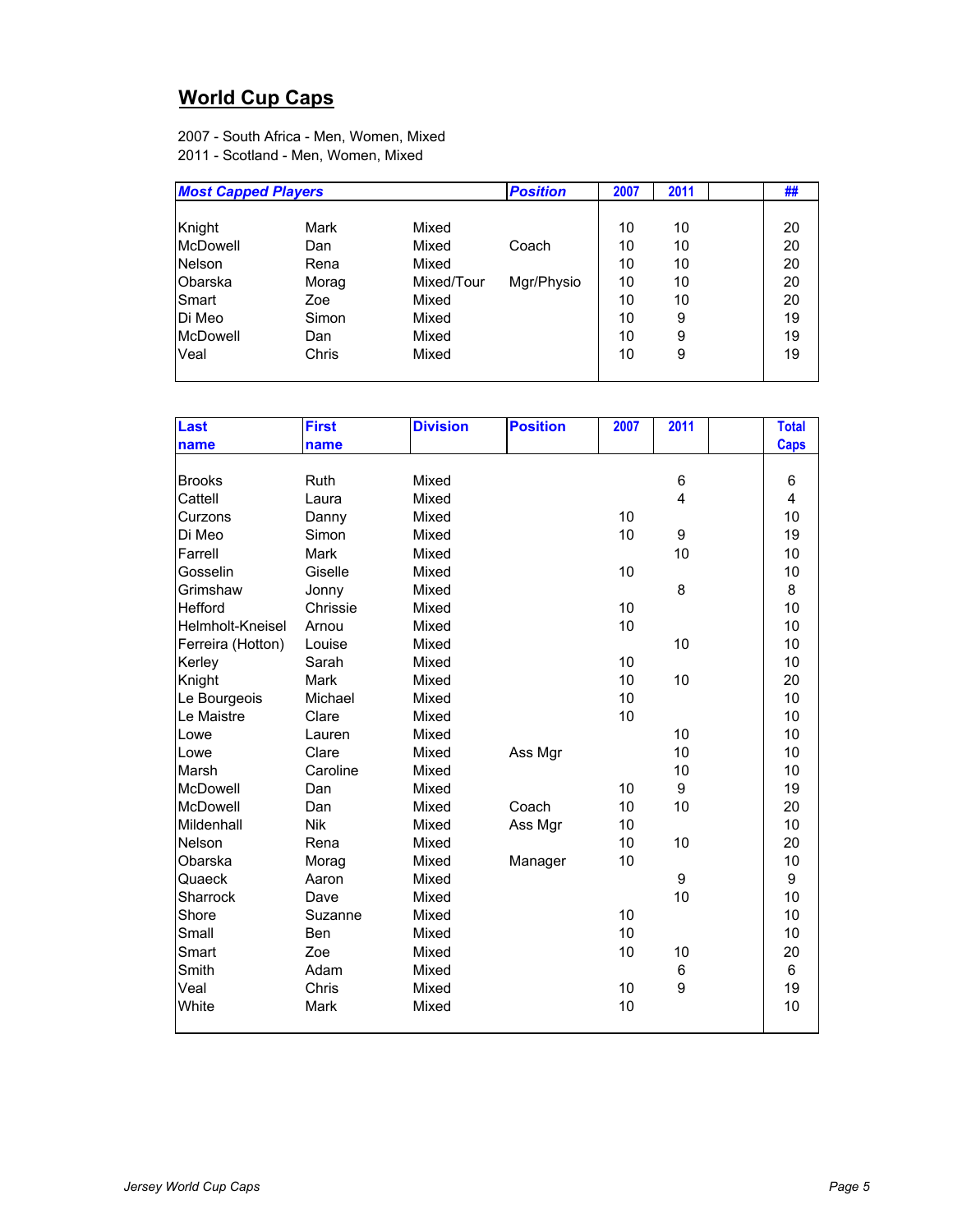#### **Jersey European Caps**

- 1996 Halifax Rugby League Park, England 2008 Paris, France<br>1998 Nottingham, England 2010 Bristo;, England
- 1998 Nottingham, England
- 
- 
- 2004 Jersey, Channel Islands 2016 Jersey
- 
- 2000 Edinburgh, Scotland 2012 Treviso, Italy 2014 - Swansea, Wales
- 2006 Edinburgh, Scotland 2018 Nottingham, England

| <b>Most Capped Players</b> |          |                  | <b>Position</b> | 04 | 06 | $\overline{08}$ |   | $10$ 12 | 14 | 16 I | <b>18</b> | #  |
|----------------------------|----------|------------------|-----------------|----|----|-----------------|---|---------|----|------|-----------|----|
|                            |          |                  |                 |    |    |                 |   |         |    |      |           |    |
| Veal                       | Chris    | Mixed/Men*       |                 | 9  |    | 4               | 9 | 9       | 10 | 8    | 9         | 65 |
| Knight                     | Mark     | Men/Mixed*       |                 | 9  |    | $\overline{4}$  | 9 | 9       | 10 |      |           | 48 |
| Lowe                       | Lauren   | Mixed            |                 |    |    |                 | 9 | 9       | 10 |      | 10        | 45 |
| Helmholt-Kneisel           | Chrissie | Mix/Wom*/Mix 30  |                 | 9  |    |                 | 9 |         |    | 8    |           | 40 |
| <b>Nelson</b>              | Rena     | Mixed/Mix30      |                 |    |    |                 | 9 | 9       | 7  | 8    |           | 40 |
| Smart                      | Zoe      | Mix/Wom*/Mix30   |                 | 9  |    |                 | 9 |         |    | 6    |           | 38 |
| Helmholt-Kneisel           | Arnou    | Men/Mixed*/Mix30 |                 | 9  |    | 4               | 9 |         |    |      |           | 36 |
| Michel                     | Matthew  | Mixed            |                 |    |    |                 |   | 9       | 10 |      | 10        | 36 |
| Johnson                    | Jeremy   | Mixed            | Play/Ch         |    |    |                 | 9 |         | 10 | 8    |           | 34 |
| Ferreira (Hotton)          | Louise   | Wom/Mix/MIx30    |                 |    |    |                 | 9 | 9       |    | 7    |           | 32 |
|                            |          |                  |                 |    |    |                 |   |         |    |      |           |    |

| <b>Surname</b> | <b>First Name</b> | <b>Divisions</b> | <b>Position</b> | 04               | 06               | 08             | 10 | 12 | 14 | 16 | 18 | #              |
|----------------|-------------------|------------------|-----------------|------------------|------------------|----------------|----|----|----|----|----|----------------|
|                |                   |                  |                 |                  |                  |                |    |    |    |    |    |                |
| Aubert         | Zoe               | Women            |                 | 8                |                  |                |    |    |    |    |    | 8              |
| Bailhache      | Fiona             | Women            |                 |                  |                  | $\overline{7}$ |    |    |    |    |    | 7              |
| <b>Bartle</b>  | Jay               | Mixed            |                 | $\boldsymbol{9}$ |                  |                |    |    |    |    |    | 9              |
| Bell           | Jon               | Mixed 30         |                 |                  |                  |                |    |    |    | 8  |    | 8              |
| <b>Bichard</b> | Michelle          | Mixed 30         |                 |                  |                  |                |    |    |    | 3  |    | 3              |
| Blackwood      | Allan             | <b>Men 35</b>    |                 | 6                |                  |                |    |    |    |    |    | 6              |
| Blampied       | Mary              | Women            |                 |                  | 7                |                |    |    |    |    |    | $\overline{7}$ |
| <b>Breeze</b>  | Thomas            | Men              |                 |                  | 5                |                |    |    |    |    |    | 5              |
| <b>Brooks</b>  | Ruth              | Mixed            |                 |                  |                  |                | 9  | 7  | 9  | 5  |    | 30             |
| <b>Buesnel</b> | Kerrie            | Women            |                 | 8                |                  |                |    |    |    |    |    | 8              |
| <b>Busel</b>   | Christian         | Men 40           |                 |                  |                  |                |    |    |    | 6  | 10 | 16             |
| <b>Buttle</b>  | Audrey            | Women            |                 | 8                |                  |                |    |    |    |    |    | 8              |
| Camacho        | Yasmine           | Mixed            |                 |                  |                  |                |    |    |    |    | 8  | 8              |
| Carpenter      | Paul              | Men 40           | Manager         |                  |                  |                |    |    |    | 8  |    | 8              |
| Carro          | Lucy              | Women            |                 |                  | 7                |                |    |    |    |    |    | $\overline{7}$ |
| Cattell        | Laura             | Mixed            |                 |                  |                  |                | 9  | 9  |    |    |    | 18             |
| Chadwick       | Ben               | Mixed            |                 |                  |                  |                |    |    |    | 6  | 10 | 16             |
| Chipperfield   | Luke              | Men              |                 |                  | 5                | 4              |    |    |    |    |    | 9              |
| Clarke         | Steven            | Men 40           |                 |                  |                  |                |    |    |    |    | 10 | 10             |
| Colgan         | Valerie           | Women            |                 | 8                |                  |                |    |    |    |    |    | 8              |
| Corbett        | Rosie             | Mixed            |                 |                  |                  |                |    | 8  |    |    |    | 8              |
| Crowell        | Kevan             | Mixed 30         |                 |                  |                  |                |    |    |    | 8  |    | 8              |
| Culnane        | Peter             | Men 40           |                 |                  |                  |                |    |    |    | 8  | 10 | 18             |
| Curzons        | Daniel            | Men              |                 | 9                | 5                | 4              |    |    |    |    |    | 18             |
| Davey          | Anthony           | Men 40           |                 |                  |                  |                |    |    |    | 8  | 10 | 18             |
| De Gruchy      | Samantha          | Women            |                 |                  | $\boldsymbol{7}$ |                |    |    |    |    |    | $\overline{7}$ |
| De Gruchy      | Timothy           | Men              |                 |                  | 5                |                |    |    |    |    |    | 5              |
| De Klerk       | Donovan           | Mixed            |                 |                  |                  |                |    |    |    |    | 8  | 8              |
| De La Haye     | Kelly             | Mixed            |                 | 9                |                  |                |    |    |    |    |    | 9              |
| Dean           | Par               | Men              |                 | 9                |                  |                |    |    |    |    |    | 9              |
| Di Meo         | Simon             | Men/Mixed        |                 |                  |                  | 4              |    | 4  |    |    |    | 17             |
| Dingle         | <b>Nick</b>       | Men              |                 | $\boldsymbol{9}$ |                  |                |    |    |    |    |    | 9              |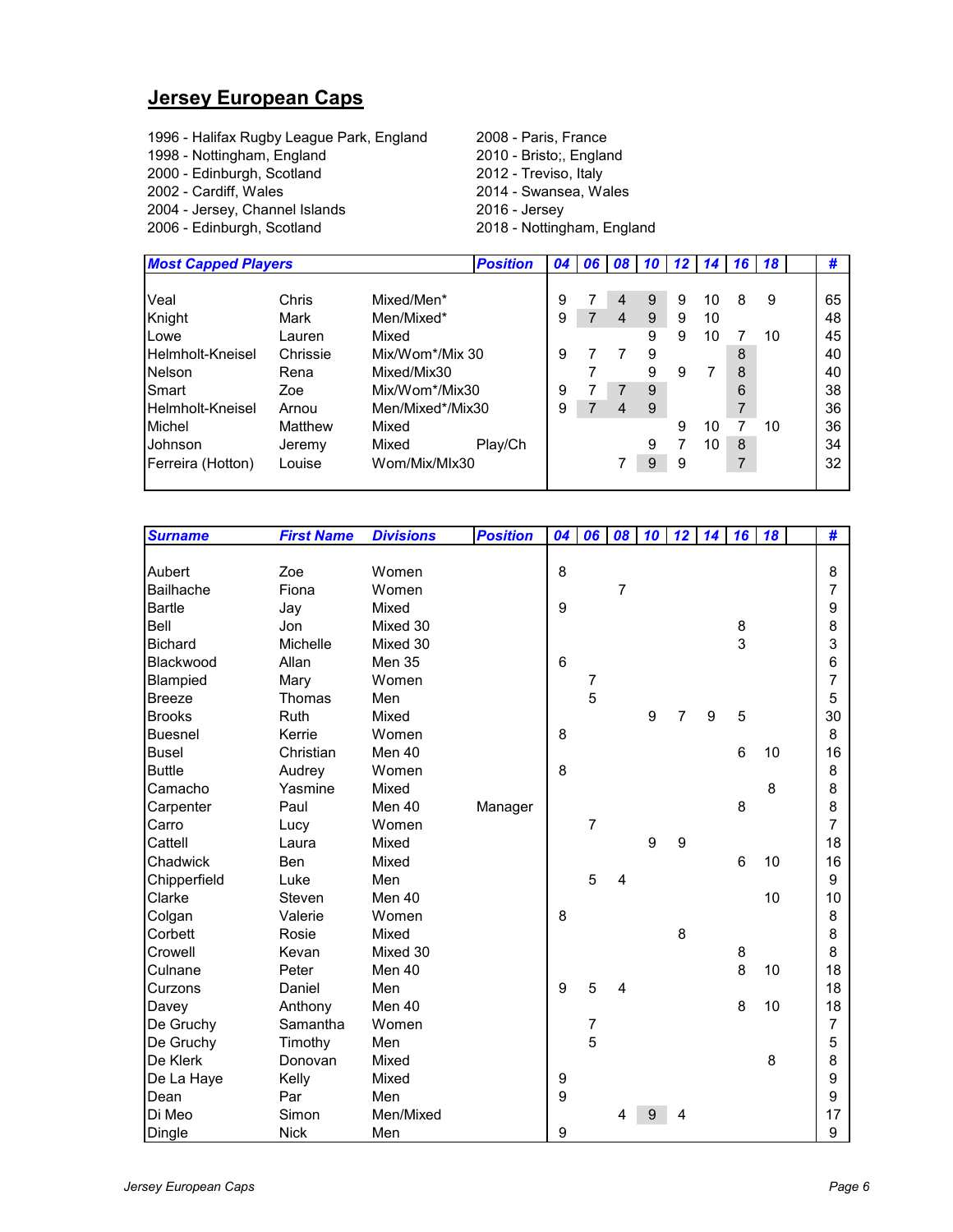| 8<br>Dos Santos<br>Women<br>8<br>Diana<br>6<br><b>Nick</b><br>Men 35<br>Durbano<br>6<br>9<br>6<br>15<br>Eastwood<br>Natasha<br>Mixed/Mix 30<br><b>Ellis</b><br>Tom<br>Men<br>4<br>4<br>5<br>Ellyatt<br>Joe<br>Men<br>5<br>8<br>8<br>Elphinston<br>Ashley<br>Mixed 30<br>8<br>Fage<br>Women<br>8<br>Tammy<br>8<br>Fairlie<br>Graeme<br>Men 45<br>8<br>6<br>Falle<br>Men 35<br>Trevor<br>6<br>Farrell<br>Mixed/Mix30<br>$\boldsymbol{9}$<br>8<br><b>Mark</b><br>17<br>Ferreira<br>9<br>Decio<br>Mixed<br>Coach<br>9<br>9<br>Wom/Mix/MIx30<br>7<br>9<br>7 <sup>7</sup><br>32<br>Ferreira (Hotton)<br>Louise<br>9<br>Finch<br>9<br>Richard<br>Men<br>Fischer<br>Dale<br>Men<br>5<br>5<br>5<br>Fisher<br>Luke<br>Men<br>4<br>9<br>Foster<br>Clare<br>Mixed<br>9<br>9<br>Galvin<br>Men 45<br>Adrian<br>8<br>8<br>$\boldsymbol{9}$<br>8<br>Gambles<br>Matt<br>Mixed/Men 45<br>17<br>Geddes<br><b>Stuart</b><br>Mixed 30<br>Coach<br>8<br>8<br>Glendening<br>9<br>7<br>16<br>Jonny<br>Mixed<br>8<br>Men 40<br>8<br>Glennon<br>Paul<br>8<br>Goble<br><b>Brett</b><br>Men 45<br>8<br>6<br>Goddard<br>10<br>26<br>Nicole<br>Mixed<br>10<br>$\overline{7}$<br>$\overline{7}$<br>Gosselin<br>Gisselle<br>Women<br>Graham<br>10<br>10<br><b>Brett</b><br>Men 40<br>Griffin<br>Men 35/45<br>6<br>Paul<br>8<br>14<br>9<br>$\overline{c}$<br>Grimshaw<br>Mixed<br>11<br>Jonny<br>Grossi<br>Men 40<br>8<br>8<br>Georges<br>Coach<br>8<br>Guy<br>Men/Men 40<br>10<br>22<br><b>Nick</b><br>4<br>9<br>Hackland<br>Julia<br>9<br>Mixed<br>Halliwell<br>10<br><b>Bruce</b><br>Men 40<br>Play/Ch<br>10<br>Hanley<br>Matthew<br>Mixed<br>6<br>6<br>Hart<br>8<br>10<br>Kevin<br>Men 40<br>18<br>$\overline{7}$<br>Hawkesworth<br>Kirsty<br>Women<br>7<br><b>Hawkins</b><br>Michael<br>Men<br>5<br>5<br>$\overline{7}$<br>Helmholt-Kneisel<br>Men/Mixed*/Mix30<br>36<br>Arnou<br>$\overline{4}$<br>$\boldsymbol{9}$<br>9<br>7<br>9<br>7<br>$\overline{7}$<br>9<br>Mix/Wom*/Mix 30<br>8<br>40<br>Helmholt-Kneisel<br>Chrissie<br>8<br>Herbert<br>Shelagh<br>Women<br>8<br>6<br>Tim<br>Herbert<br><b>Men 35</b><br>6<br>Ella<br>Hickey<br>Women<br>$\overline{7}$<br>7<br>5<br>Hollyman<br>Megan<br>Mixed<br>5<br>$\overline{7}$<br>$\overline{7}$<br>22<br>Horsfall<br>Samantha<br>Women<br>8<br>9<br>Hosty<br>9<br>Jason<br>Mixed<br>9<br><b>Hutchins</b><br>Tim<br>Men<br>9<br>8<br>Innes<br>Tom<br>Men 45<br>Manager<br>8<br>$\overline{7}$<br>Jeffery<br>Alexander<br>Mixed<br>7<br>$\overline{7}$<br>Women<br>Jeffery<br>Jo<br>7<br>9<br>Jeffreys<br>Gareth<br>Men<br>9<br>8<br>Johnson<br>Eleanor<br>Mixed<br>8<br>Play/Ch<br>9<br>10<br>34<br>Johnson<br>Mixed<br>7<br>8<br>Jeremy<br>10<br>Johnson<br>Simon<br>Mixed<br>$\overline{7}$<br>17<br>8<br>Jubb<br>Ronnie<br>Women<br>8<br>$\boldsymbol{9}$<br>17<br>Kanagasabapathy<br>Elanco<br>Men 40<br>8<br>8<br>10<br>Nicholas<br>Mixed<br>18<br>Kearns<br>7<br>10<br>Men 40<br>17<br>Kennelly<br>Ryan<br>22<br>$\overline{7}$<br>$\overline{7}$<br>Kerley<br>Sarah<br>Women/Mixed<br>8<br>$\overline{7}$<br>9<br>Mark<br>Men/Mixed*<br>$\overline{4}$<br>9<br>$\boldsymbol{9}$<br>10<br>48<br>Knight<br>$\overline{7}$ | <b>Surname</b> | <b>First Name</b> | <b>Divisions</b> | <b>Position</b> | 04 | 06 | 08 | 10 | 12 | 14 | 16 | 18 | #  |
|-----------------------------------------------------------------------------------------------------------------------------------------------------------------------------------------------------------------------------------------------------------------------------------------------------------------------------------------------------------------------------------------------------------------------------------------------------------------------------------------------------------------------------------------------------------------------------------------------------------------------------------------------------------------------------------------------------------------------------------------------------------------------------------------------------------------------------------------------------------------------------------------------------------------------------------------------------------------------------------------------------------------------------------------------------------------------------------------------------------------------------------------------------------------------------------------------------------------------------------------------------------------------------------------------------------------------------------------------------------------------------------------------------------------------------------------------------------------------------------------------------------------------------------------------------------------------------------------------------------------------------------------------------------------------------------------------------------------------------------------------------------------------------------------------------------------------------------------------------------------------------------------------------------------------------------------------------------------------------------------------------------------------------------------------------------------------------------------------------------------------------------------------------------------------------------------------------------------------------------------------------------------------------------------------------------------------------------------------------------------------------------------------------------------------------------------------------------------------------------------------------------------------------------------------------------------------------------------------------------------------------------------------------------------------------------------------------------------------------------------------------------------------------------------------------------------------------------------------------------------------------------------------------------------------------------------------------------------------------------------------------------------------------------------------------------------------------------------------------------------------------------------------------|----------------|-------------------|------------------|-----------------|----|----|----|----|----|----|----|----|----|
|                                                                                                                                                                                                                                                                                                                                                                                                                                                                                                                                                                                                                                                                                                                                                                                                                                                                                                                                                                                                                                                                                                                                                                                                                                                                                                                                                                                                                                                                                                                                                                                                                                                                                                                                                                                                                                                                                                                                                                                                                                                                                                                                                                                                                                                                                                                                                                                                                                                                                                                                                                                                                                                                                                                                                                                                                                                                                                                                                                                                                                                                                                                                                     |                |                   |                  |                 |    |    |    |    |    |    |    |    |    |
|                                                                                                                                                                                                                                                                                                                                                                                                                                                                                                                                                                                                                                                                                                                                                                                                                                                                                                                                                                                                                                                                                                                                                                                                                                                                                                                                                                                                                                                                                                                                                                                                                                                                                                                                                                                                                                                                                                                                                                                                                                                                                                                                                                                                                                                                                                                                                                                                                                                                                                                                                                                                                                                                                                                                                                                                                                                                                                                                                                                                                                                                                                                                                     |                |                   |                  |                 |    |    |    |    |    |    |    |    |    |
|                                                                                                                                                                                                                                                                                                                                                                                                                                                                                                                                                                                                                                                                                                                                                                                                                                                                                                                                                                                                                                                                                                                                                                                                                                                                                                                                                                                                                                                                                                                                                                                                                                                                                                                                                                                                                                                                                                                                                                                                                                                                                                                                                                                                                                                                                                                                                                                                                                                                                                                                                                                                                                                                                                                                                                                                                                                                                                                                                                                                                                                                                                                                                     |                |                   |                  |                 |    |    |    |    |    |    |    |    |    |
|                                                                                                                                                                                                                                                                                                                                                                                                                                                                                                                                                                                                                                                                                                                                                                                                                                                                                                                                                                                                                                                                                                                                                                                                                                                                                                                                                                                                                                                                                                                                                                                                                                                                                                                                                                                                                                                                                                                                                                                                                                                                                                                                                                                                                                                                                                                                                                                                                                                                                                                                                                                                                                                                                                                                                                                                                                                                                                                                                                                                                                                                                                                                                     |                |                   |                  |                 |    |    |    |    |    |    |    |    |    |
|                                                                                                                                                                                                                                                                                                                                                                                                                                                                                                                                                                                                                                                                                                                                                                                                                                                                                                                                                                                                                                                                                                                                                                                                                                                                                                                                                                                                                                                                                                                                                                                                                                                                                                                                                                                                                                                                                                                                                                                                                                                                                                                                                                                                                                                                                                                                                                                                                                                                                                                                                                                                                                                                                                                                                                                                                                                                                                                                                                                                                                                                                                                                                     |                |                   |                  |                 |    |    |    |    |    |    |    |    |    |
|                                                                                                                                                                                                                                                                                                                                                                                                                                                                                                                                                                                                                                                                                                                                                                                                                                                                                                                                                                                                                                                                                                                                                                                                                                                                                                                                                                                                                                                                                                                                                                                                                                                                                                                                                                                                                                                                                                                                                                                                                                                                                                                                                                                                                                                                                                                                                                                                                                                                                                                                                                                                                                                                                                                                                                                                                                                                                                                                                                                                                                                                                                                                                     |                |                   |                  |                 |    |    |    |    |    |    |    |    |    |
|                                                                                                                                                                                                                                                                                                                                                                                                                                                                                                                                                                                                                                                                                                                                                                                                                                                                                                                                                                                                                                                                                                                                                                                                                                                                                                                                                                                                                                                                                                                                                                                                                                                                                                                                                                                                                                                                                                                                                                                                                                                                                                                                                                                                                                                                                                                                                                                                                                                                                                                                                                                                                                                                                                                                                                                                                                                                                                                                                                                                                                                                                                                                                     |                |                   |                  |                 |    |    |    |    |    |    |    |    |    |
|                                                                                                                                                                                                                                                                                                                                                                                                                                                                                                                                                                                                                                                                                                                                                                                                                                                                                                                                                                                                                                                                                                                                                                                                                                                                                                                                                                                                                                                                                                                                                                                                                                                                                                                                                                                                                                                                                                                                                                                                                                                                                                                                                                                                                                                                                                                                                                                                                                                                                                                                                                                                                                                                                                                                                                                                                                                                                                                                                                                                                                                                                                                                                     |                |                   |                  |                 |    |    |    |    |    |    |    |    |    |
|                                                                                                                                                                                                                                                                                                                                                                                                                                                                                                                                                                                                                                                                                                                                                                                                                                                                                                                                                                                                                                                                                                                                                                                                                                                                                                                                                                                                                                                                                                                                                                                                                                                                                                                                                                                                                                                                                                                                                                                                                                                                                                                                                                                                                                                                                                                                                                                                                                                                                                                                                                                                                                                                                                                                                                                                                                                                                                                                                                                                                                                                                                                                                     |                |                   |                  |                 |    |    |    |    |    |    |    |    |    |
|                                                                                                                                                                                                                                                                                                                                                                                                                                                                                                                                                                                                                                                                                                                                                                                                                                                                                                                                                                                                                                                                                                                                                                                                                                                                                                                                                                                                                                                                                                                                                                                                                                                                                                                                                                                                                                                                                                                                                                                                                                                                                                                                                                                                                                                                                                                                                                                                                                                                                                                                                                                                                                                                                                                                                                                                                                                                                                                                                                                                                                                                                                                                                     |                |                   |                  |                 |    |    |    |    |    |    |    |    |    |
|                                                                                                                                                                                                                                                                                                                                                                                                                                                                                                                                                                                                                                                                                                                                                                                                                                                                                                                                                                                                                                                                                                                                                                                                                                                                                                                                                                                                                                                                                                                                                                                                                                                                                                                                                                                                                                                                                                                                                                                                                                                                                                                                                                                                                                                                                                                                                                                                                                                                                                                                                                                                                                                                                                                                                                                                                                                                                                                                                                                                                                                                                                                                                     |                |                   |                  |                 |    |    |    |    |    |    |    |    |    |
|                                                                                                                                                                                                                                                                                                                                                                                                                                                                                                                                                                                                                                                                                                                                                                                                                                                                                                                                                                                                                                                                                                                                                                                                                                                                                                                                                                                                                                                                                                                                                                                                                                                                                                                                                                                                                                                                                                                                                                                                                                                                                                                                                                                                                                                                                                                                                                                                                                                                                                                                                                                                                                                                                                                                                                                                                                                                                                                                                                                                                                                                                                                                                     |                |                   |                  |                 |    |    |    |    |    |    |    |    |    |
|                                                                                                                                                                                                                                                                                                                                                                                                                                                                                                                                                                                                                                                                                                                                                                                                                                                                                                                                                                                                                                                                                                                                                                                                                                                                                                                                                                                                                                                                                                                                                                                                                                                                                                                                                                                                                                                                                                                                                                                                                                                                                                                                                                                                                                                                                                                                                                                                                                                                                                                                                                                                                                                                                                                                                                                                                                                                                                                                                                                                                                                                                                                                                     |                |                   |                  |                 |    |    |    |    |    |    |    |    |    |
|                                                                                                                                                                                                                                                                                                                                                                                                                                                                                                                                                                                                                                                                                                                                                                                                                                                                                                                                                                                                                                                                                                                                                                                                                                                                                                                                                                                                                                                                                                                                                                                                                                                                                                                                                                                                                                                                                                                                                                                                                                                                                                                                                                                                                                                                                                                                                                                                                                                                                                                                                                                                                                                                                                                                                                                                                                                                                                                                                                                                                                                                                                                                                     |                |                   |                  |                 |    |    |    |    |    |    |    |    |    |
|                                                                                                                                                                                                                                                                                                                                                                                                                                                                                                                                                                                                                                                                                                                                                                                                                                                                                                                                                                                                                                                                                                                                                                                                                                                                                                                                                                                                                                                                                                                                                                                                                                                                                                                                                                                                                                                                                                                                                                                                                                                                                                                                                                                                                                                                                                                                                                                                                                                                                                                                                                                                                                                                                                                                                                                                                                                                                                                                                                                                                                                                                                                                                     |                |                   |                  |                 |    |    |    |    |    |    |    |    |    |
|                                                                                                                                                                                                                                                                                                                                                                                                                                                                                                                                                                                                                                                                                                                                                                                                                                                                                                                                                                                                                                                                                                                                                                                                                                                                                                                                                                                                                                                                                                                                                                                                                                                                                                                                                                                                                                                                                                                                                                                                                                                                                                                                                                                                                                                                                                                                                                                                                                                                                                                                                                                                                                                                                                                                                                                                                                                                                                                                                                                                                                                                                                                                                     |                |                   |                  |                 |    |    |    |    |    |    |    |    |    |
|                                                                                                                                                                                                                                                                                                                                                                                                                                                                                                                                                                                                                                                                                                                                                                                                                                                                                                                                                                                                                                                                                                                                                                                                                                                                                                                                                                                                                                                                                                                                                                                                                                                                                                                                                                                                                                                                                                                                                                                                                                                                                                                                                                                                                                                                                                                                                                                                                                                                                                                                                                                                                                                                                                                                                                                                                                                                                                                                                                                                                                                                                                                                                     |                |                   |                  |                 |    |    |    |    |    |    |    |    |    |
|                                                                                                                                                                                                                                                                                                                                                                                                                                                                                                                                                                                                                                                                                                                                                                                                                                                                                                                                                                                                                                                                                                                                                                                                                                                                                                                                                                                                                                                                                                                                                                                                                                                                                                                                                                                                                                                                                                                                                                                                                                                                                                                                                                                                                                                                                                                                                                                                                                                                                                                                                                                                                                                                                                                                                                                                                                                                                                                                                                                                                                                                                                                                                     |                |                   |                  |                 |    |    |    |    |    |    |    |    |    |
|                                                                                                                                                                                                                                                                                                                                                                                                                                                                                                                                                                                                                                                                                                                                                                                                                                                                                                                                                                                                                                                                                                                                                                                                                                                                                                                                                                                                                                                                                                                                                                                                                                                                                                                                                                                                                                                                                                                                                                                                                                                                                                                                                                                                                                                                                                                                                                                                                                                                                                                                                                                                                                                                                                                                                                                                                                                                                                                                                                                                                                                                                                                                                     |                |                   |                  |                 |    |    |    |    |    |    |    |    |    |
|                                                                                                                                                                                                                                                                                                                                                                                                                                                                                                                                                                                                                                                                                                                                                                                                                                                                                                                                                                                                                                                                                                                                                                                                                                                                                                                                                                                                                                                                                                                                                                                                                                                                                                                                                                                                                                                                                                                                                                                                                                                                                                                                                                                                                                                                                                                                                                                                                                                                                                                                                                                                                                                                                                                                                                                                                                                                                                                                                                                                                                                                                                                                                     |                |                   |                  |                 |    |    |    |    |    |    |    |    |    |
|                                                                                                                                                                                                                                                                                                                                                                                                                                                                                                                                                                                                                                                                                                                                                                                                                                                                                                                                                                                                                                                                                                                                                                                                                                                                                                                                                                                                                                                                                                                                                                                                                                                                                                                                                                                                                                                                                                                                                                                                                                                                                                                                                                                                                                                                                                                                                                                                                                                                                                                                                                                                                                                                                                                                                                                                                                                                                                                                                                                                                                                                                                                                                     |                |                   |                  |                 |    |    |    |    |    |    |    |    |    |
|                                                                                                                                                                                                                                                                                                                                                                                                                                                                                                                                                                                                                                                                                                                                                                                                                                                                                                                                                                                                                                                                                                                                                                                                                                                                                                                                                                                                                                                                                                                                                                                                                                                                                                                                                                                                                                                                                                                                                                                                                                                                                                                                                                                                                                                                                                                                                                                                                                                                                                                                                                                                                                                                                                                                                                                                                                                                                                                                                                                                                                                                                                                                                     |                |                   |                  |                 |    |    |    |    |    |    |    |    |    |
|                                                                                                                                                                                                                                                                                                                                                                                                                                                                                                                                                                                                                                                                                                                                                                                                                                                                                                                                                                                                                                                                                                                                                                                                                                                                                                                                                                                                                                                                                                                                                                                                                                                                                                                                                                                                                                                                                                                                                                                                                                                                                                                                                                                                                                                                                                                                                                                                                                                                                                                                                                                                                                                                                                                                                                                                                                                                                                                                                                                                                                                                                                                                                     |                |                   |                  |                 |    |    |    |    |    |    |    |    |    |
|                                                                                                                                                                                                                                                                                                                                                                                                                                                                                                                                                                                                                                                                                                                                                                                                                                                                                                                                                                                                                                                                                                                                                                                                                                                                                                                                                                                                                                                                                                                                                                                                                                                                                                                                                                                                                                                                                                                                                                                                                                                                                                                                                                                                                                                                                                                                                                                                                                                                                                                                                                                                                                                                                                                                                                                                                                                                                                                                                                                                                                                                                                                                                     |                |                   |                  |                 |    |    |    |    |    |    |    |    |    |
|                                                                                                                                                                                                                                                                                                                                                                                                                                                                                                                                                                                                                                                                                                                                                                                                                                                                                                                                                                                                                                                                                                                                                                                                                                                                                                                                                                                                                                                                                                                                                                                                                                                                                                                                                                                                                                                                                                                                                                                                                                                                                                                                                                                                                                                                                                                                                                                                                                                                                                                                                                                                                                                                                                                                                                                                                                                                                                                                                                                                                                                                                                                                                     |                |                   |                  |                 |    |    |    |    |    |    |    |    |    |
|                                                                                                                                                                                                                                                                                                                                                                                                                                                                                                                                                                                                                                                                                                                                                                                                                                                                                                                                                                                                                                                                                                                                                                                                                                                                                                                                                                                                                                                                                                                                                                                                                                                                                                                                                                                                                                                                                                                                                                                                                                                                                                                                                                                                                                                                                                                                                                                                                                                                                                                                                                                                                                                                                                                                                                                                                                                                                                                                                                                                                                                                                                                                                     |                |                   |                  |                 |    |    |    |    |    |    |    |    |    |
|                                                                                                                                                                                                                                                                                                                                                                                                                                                                                                                                                                                                                                                                                                                                                                                                                                                                                                                                                                                                                                                                                                                                                                                                                                                                                                                                                                                                                                                                                                                                                                                                                                                                                                                                                                                                                                                                                                                                                                                                                                                                                                                                                                                                                                                                                                                                                                                                                                                                                                                                                                                                                                                                                                                                                                                                                                                                                                                                                                                                                                                                                                                                                     |                |                   |                  |                 |    |    |    |    |    |    |    |    |    |
|                                                                                                                                                                                                                                                                                                                                                                                                                                                                                                                                                                                                                                                                                                                                                                                                                                                                                                                                                                                                                                                                                                                                                                                                                                                                                                                                                                                                                                                                                                                                                                                                                                                                                                                                                                                                                                                                                                                                                                                                                                                                                                                                                                                                                                                                                                                                                                                                                                                                                                                                                                                                                                                                                                                                                                                                                                                                                                                                                                                                                                                                                                                                                     |                |                   |                  |                 |    |    |    |    |    |    |    |    |    |
|                                                                                                                                                                                                                                                                                                                                                                                                                                                                                                                                                                                                                                                                                                                                                                                                                                                                                                                                                                                                                                                                                                                                                                                                                                                                                                                                                                                                                                                                                                                                                                                                                                                                                                                                                                                                                                                                                                                                                                                                                                                                                                                                                                                                                                                                                                                                                                                                                                                                                                                                                                                                                                                                                                                                                                                                                                                                                                                                                                                                                                                                                                                                                     |                |                   |                  |                 |    |    |    |    |    |    |    |    |    |
|                                                                                                                                                                                                                                                                                                                                                                                                                                                                                                                                                                                                                                                                                                                                                                                                                                                                                                                                                                                                                                                                                                                                                                                                                                                                                                                                                                                                                                                                                                                                                                                                                                                                                                                                                                                                                                                                                                                                                                                                                                                                                                                                                                                                                                                                                                                                                                                                                                                                                                                                                                                                                                                                                                                                                                                                                                                                                                                                                                                                                                                                                                                                                     |                |                   |                  |                 |    |    |    |    |    |    |    |    |    |
|                                                                                                                                                                                                                                                                                                                                                                                                                                                                                                                                                                                                                                                                                                                                                                                                                                                                                                                                                                                                                                                                                                                                                                                                                                                                                                                                                                                                                                                                                                                                                                                                                                                                                                                                                                                                                                                                                                                                                                                                                                                                                                                                                                                                                                                                                                                                                                                                                                                                                                                                                                                                                                                                                                                                                                                                                                                                                                                                                                                                                                                                                                                                                     |                |                   |                  |                 |    |    |    |    |    |    |    |    |    |
|                                                                                                                                                                                                                                                                                                                                                                                                                                                                                                                                                                                                                                                                                                                                                                                                                                                                                                                                                                                                                                                                                                                                                                                                                                                                                                                                                                                                                                                                                                                                                                                                                                                                                                                                                                                                                                                                                                                                                                                                                                                                                                                                                                                                                                                                                                                                                                                                                                                                                                                                                                                                                                                                                                                                                                                                                                                                                                                                                                                                                                                                                                                                                     |                |                   |                  |                 |    |    |    |    |    |    |    |    |    |
|                                                                                                                                                                                                                                                                                                                                                                                                                                                                                                                                                                                                                                                                                                                                                                                                                                                                                                                                                                                                                                                                                                                                                                                                                                                                                                                                                                                                                                                                                                                                                                                                                                                                                                                                                                                                                                                                                                                                                                                                                                                                                                                                                                                                                                                                                                                                                                                                                                                                                                                                                                                                                                                                                                                                                                                                                                                                                                                                                                                                                                                                                                                                                     |                |                   |                  |                 |    |    |    |    |    |    |    |    |    |
|                                                                                                                                                                                                                                                                                                                                                                                                                                                                                                                                                                                                                                                                                                                                                                                                                                                                                                                                                                                                                                                                                                                                                                                                                                                                                                                                                                                                                                                                                                                                                                                                                                                                                                                                                                                                                                                                                                                                                                                                                                                                                                                                                                                                                                                                                                                                                                                                                                                                                                                                                                                                                                                                                                                                                                                                                                                                                                                                                                                                                                                                                                                                                     |                |                   |                  |                 |    |    |    |    |    |    |    |    |    |
|                                                                                                                                                                                                                                                                                                                                                                                                                                                                                                                                                                                                                                                                                                                                                                                                                                                                                                                                                                                                                                                                                                                                                                                                                                                                                                                                                                                                                                                                                                                                                                                                                                                                                                                                                                                                                                                                                                                                                                                                                                                                                                                                                                                                                                                                                                                                                                                                                                                                                                                                                                                                                                                                                                                                                                                                                                                                                                                                                                                                                                                                                                                                                     |                |                   |                  |                 |    |    |    |    |    |    |    |    |    |
|                                                                                                                                                                                                                                                                                                                                                                                                                                                                                                                                                                                                                                                                                                                                                                                                                                                                                                                                                                                                                                                                                                                                                                                                                                                                                                                                                                                                                                                                                                                                                                                                                                                                                                                                                                                                                                                                                                                                                                                                                                                                                                                                                                                                                                                                                                                                                                                                                                                                                                                                                                                                                                                                                                                                                                                                                                                                                                                                                                                                                                                                                                                                                     |                |                   |                  |                 |    |    |    |    |    |    |    |    |    |
|                                                                                                                                                                                                                                                                                                                                                                                                                                                                                                                                                                                                                                                                                                                                                                                                                                                                                                                                                                                                                                                                                                                                                                                                                                                                                                                                                                                                                                                                                                                                                                                                                                                                                                                                                                                                                                                                                                                                                                                                                                                                                                                                                                                                                                                                                                                                                                                                                                                                                                                                                                                                                                                                                                                                                                                                                                                                                                                                                                                                                                                                                                                                                     |                |                   |                  |                 |    |    |    |    |    |    |    |    |    |
|                                                                                                                                                                                                                                                                                                                                                                                                                                                                                                                                                                                                                                                                                                                                                                                                                                                                                                                                                                                                                                                                                                                                                                                                                                                                                                                                                                                                                                                                                                                                                                                                                                                                                                                                                                                                                                                                                                                                                                                                                                                                                                                                                                                                                                                                                                                                                                                                                                                                                                                                                                                                                                                                                                                                                                                                                                                                                                                                                                                                                                                                                                                                                     |                |                   |                  |                 |    |    |    |    |    |    |    |    |    |
|                                                                                                                                                                                                                                                                                                                                                                                                                                                                                                                                                                                                                                                                                                                                                                                                                                                                                                                                                                                                                                                                                                                                                                                                                                                                                                                                                                                                                                                                                                                                                                                                                                                                                                                                                                                                                                                                                                                                                                                                                                                                                                                                                                                                                                                                                                                                                                                                                                                                                                                                                                                                                                                                                                                                                                                                                                                                                                                                                                                                                                                                                                                                                     |                |                   |                  |                 |    |    |    |    |    |    |    |    |    |
|                                                                                                                                                                                                                                                                                                                                                                                                                                                                                                                                                                                                                                                                                                                                                                                                                                                                                                                                                                                                                                                                                                                                                                                                                                                                                                                                                                                                                                                                                                                                                                                                                                                                                                                                                                                                                                                                                                                                                                                                                                                                                                                                                                                                                                                                                                                                                                                                                                                                                                                                                                                                                                                                                                                                                                                                                                                                                                                                                                                                                                                                                                                                                     |                |                   |                  |                 |    |    |    |    |    |    |    |    |    |
|                                                                                                                                                                                                                                                                                                                                                                                                                                                                                                                                                                                                                                                                                                                                                                                                                                                                                                                                                                                                                                                                                                                                                                                                                                                                                                                                                                                                                                                                                                                                                                                                                                                                                                                                                                                                                                                                                                                                                                                                                                                                                                                                                                                                                                                                                                                                                                                                                                                                                                                                                                                                                                                                                                                                                                                                                                                                                                                                                                                                                                                                                                                                                     |                |                   |                  |                 |    |    |    |    |    |    |    |    |    |
|                                                                                                                                                                                                                                                                                                                                                                                                                                                                                                                                                                                                                                                                                                                                                                                                                                                                                                                                                                                                                                                                                                                                                                                                                                                                                                                                                                                                                                                                                                                                                                                                                                                                                                                                                                                                                                                                                                                                                                                                                                                                                                                                                                                                                                                                                                                                                                                                                                                                                                                                                                                                                                                                                                                                                                                                                                                                                                                                                                                                                                                                                                                                                     |                |                   |                  |                 |    |    |    |    |    |    |    |    |    |
|                                                                                                                                                                                                                                                                                                                                                                                                                                                                                                                                                                                                                                                                                                                                                                                                                                                                                                                                                                                                                                                                                                                                                                                                                                                                                                                                                                                                                                                                                                                                                                                                                                                                                                                                                                                                                                                                                                                                                                                                                                                                                                                                                                                                                                                                                                                                                                                                                                                                                                                                                                                                                                                                                                                                                                                                                                                                                                                                                                                                                                                                                                                                                     |                |                   |                  |                 |    |    |    |    |    |    |    |    |    |
|                                                                                                                                                                                                                                                                                                                                                                                                                                                                                                                                                                                                                                                                                                                                                                                                                                                                                                                                                                                                                                                                                                                                                                                                                                                                                                                                                                                                                                                                                                                                                                                                                                                                                                                                                                                                                                                                                                                                                                                                                                                                                                                                                                                                                                                                                                                                                                                                                                                                                                                                                                                                                                                                                                                                                                                                                                                                                                                                                                                                                                                                                                                                                     |                |                   |                  |                 |    |    |    |    |    |    |    |    |    |
|                                                                                                                                                                                                                                                                                                                                                                                                                                                                                                                                                                                                                                                                                                                                                                                                                                                                                                                                                                                                                                                                                                                                                                                                                                                                                                                                                                                                                                                                                                                                                                                                                                                                                                                                                                                                                                                                                                                                                                                                                                                                                                                                                                                                                                                                                                                                                                                                                                                                                                                                                                                                                                                                                                                                                                                                                                                                                                                                                                                                                                                                                                                                                     |                |                   |                  |                 |    |    |    |    |    |    |    |    |    |
|                                                                                                                                                                                                                                                                                                                                                                                                                                                                                                                                                                                                                                                                                                                                                                                                                                                                                                                                                                                                                                                                                                                                                                                                                                                                                                                                                                                                                                                                                                                                                                                                                                                                                                                                                                                                                                                                                                                                                                                                                                                                                                                                                                                                                                                                                                                                                                                                                                                                                                                                                                                                                                                                                                                                                                                                                                                                                                                                                                                                                                                                                                                                                     |                |                   |                  |                 |    |    |    |    |    |    |    |    |    |
|                                                                                                                                                                                                                                                                                                                                                                                                                                                                                                                                                                                                                                                                                                                                                                                                                                                                                                                                                                                                                                                                                                                                                                                                                                                                                                                                                                                                                                                                                                                                                                                                                                                                                                                                                                                                                                                                                                                                                                                                                                                                                                                                                                                                                                                                                                                                                                                                                                                                                                                                                                                                                                                                                                                                                                                                                                                                                                                                                                                                                                                                                                                                                     |                |                   |                  |                 |    |    |    |    |    |    |    |    |    |
|                                                                                                                                                                                                                                                                                                                                                                                                                                                                                                                                                                                                                                                                                                                                                                                                                                                                                                                                                                                                                                                                                                                                                                                                                                                                                                                                                                                                                                                                                                                                                                                                                                                                                                                                                                                                                                                                                                                                                                                                                                                                                                                                                                                                                                                                                                                                                                                                                                                                                                                                                                                                                                                                                                                                                                                                                                                                                                                                                                                                                                                                                                                                                     |                |                   |                  |                 |    |    |    |    |    |    |    |    |    |
|                                                                                                                                                                                                                                                                                                                                                                                                                                                                                                                                                                                                                                                                                                                                                                                                                                                                                                                                                                                                                                                                                                                                                                                                                                                                                                                                                                                                                                                                                                                                                                                                                                                                                                                                                                                                                                                                                                                                                                                                                                                                                                                                                                                                                                                                                                                                                                                                                                                                                                                                                                                                                                                                                                                                                                                                                                                                                                                                                                                                                                                                                                                                                     |                |                   |                  |                 |    |    |    |    |    |    |    |    |    |
|                                                                                                                                                                                                                                                                                                                                                                                                                                                                                                                                                                                                                                                                                                                                                                                                                                                                                                                                                                                                                                                                                                                                                                                                                                                                                                                                                                                                                                                                                                                                                                                                                                                                                                                                                                                                                                                                                                                                                                                                                                                                                                                                                                                                                                                                                                                                                                                                                                                                                                                                                                                                                                                                                                                                                                                                                                                                                                                                                                                                                                                                                                                                                     |                |                   |                  |                 |    |    |    |    |    |    |    |    |    |
|                                                                                                                                                                                                                                                                                                                                                                                                                                                                                                                                                                                                                                                                                                                                                                                                                                                                                                                                                                                                                                                                                                                                                                                                                                                                                                                                                                                                                                                                                                                                                                                                                                                                                                                                                                                                                                                                                                                                                                                                                                                                                                                                                                                                                                                                                                                                                                                                                                                                                                                                                                                                                                                                                                                                                                                                                                                                                                                                                                                                                                                                                                                                                     |                |                   |                  |                 |    |    |    |    |    |    |    |    |    |
|                                                                                                                                                                                                                                                                                                                                                                                                                                                                                                                                                                                                                                                                                                                                                                                                                                                                                                                                                                                                                                                                                                                                                                                                                                                                                                                                                                                                                                                                                                                                                                                                                                                                                                                                                                                                                                                                                                                                                                                                                                                                                                                                                                                                                                                                                                                                                                                                                                                                                                                                                                                                                                                                                                                                                                                                                                                                                                                                                                                                                                                                                                                                                     |                |                   |                  |                 |    |    |    |    |    |    |    |    |    |
|                                                                                                                                                                                                                                                                                                                                                                                                                                                                                                                                                                                                                                                                                                                                                                                                                                                                                                                                                                                                                                                                                                                                                                                                                                                                                                                                                                                                                                                                                                                                                                                                                                                                                                                                                                                                                                                                                                                                                                                                                                                                                                                                                                                                                                                                                                                                                                                                                                                                                                                                                                                                                                                                                                                                                                                                                                                                                                                                                                                                                                                                                                                                                     |                |                   |                  |                 |    |    |    |    |    |    |    |    |    |
|                                                                                                                                                                                                                                                                                                                                                                                                                                                                                                                                                                                                                                                                                                                                                                                                                                                                                                                                                                                                                                                                                                                                                                                                                                                                                                                                                                                                                                                                                                                                                                                                                                                                                                                                                                                                                                                                                                                                                                                                                                                                                                                                                                                                                                                                                                                                                                                                                                                                                                                                                                                                                                                                                                                                                                                                                                                                                                                                                                                                                                                                                                                                                     |                |                   |                  |                 |    |    |    |    |    |    |    |    |    |
|                                                                                                                                                                                                                                                                                                                                                                                                                                                                                                                                                                                                                                                                                                                                                                                                                                                                                                                                                                                                                                                                                                                                                                                                                                                                                                                                                                                                                                                                                                                                                                                                                                                                                                                                                                                                                                                                                                                                                                                                                                                                                                                                                                                                                                                                                                                                                                                                                                                                                                                                                                                                                                                                                                                                                                                                                                                                                                                                                                                                                                                                                                                                                     |                |                   |                  |                 |    |    |    |    |    |    |    |    |    |
|                                                                                                                                                                                                                                                                                                                                                                                                                                                                                                                                                                                                                                                                                                                                                                                                                                                                                                                                                                                                                                                                                                                                                                                                                                                                                                                                                                                                                                                                                                                                                                                                                                                                                                                                                                                                                                                                                                                                                                                                                                                                                                                                                                                                                                                                                                                                                                                                                                                                                                                                                                                                                                                                                                                                                                                                                                                                                                                                                                                                                                                                                                                                                     |                |                   |                  |                 |    |    |    |    |    |    |    |    |    |
|                                                                                                                                                                                                                                                                                                                                                                                                                                                                                                                                                                                                                                                                                                                                                                                                                                                                                                                                                                                                                                                                                                                                                                                                                                                                                                                                                                                                                                                                                                                                                                                                                                                                                                                                                                                                                                                                                                                                                                                                                                                                                                                                                                                                                                                                                                                                                                                                                                                                                                                                                                                                                                                                                                                                                                                                                                                                                                                                                                                                                                                                                                                                                     |                |                   |                  |                 |    |    |    |    |    |    |    |    |    |
|                                                                                                                                                                                                                                                                                                                                                                                                                                                                                                                                                                                                                                                                                                                                                                                                                                                                                                                                                                                                                                                                                                                                                                                                                                                                                                                                                                                                                                                                                                                                                                                                                                                                                                                                                                                                                                                                                                                                                                                                                                                                                                                                                                                                                                                                                                                                                                                                                                                                                                                                                                                                                                                                                                                                                                                                                                                                                                                                                                                                                                                                                                                                                     |                |                   |                  |                 |    |    |    |    |    |    |    |    |    |
|                                                                                                                                                                                                                                                                                                                                                                                                                                                                                                                                                                                                                                                                                                                                                                                                                                                                                                                                                                                                                                                                                                                                                                                                                                                                                                                                                                                                                                                                                                                                                                                                                                                                                                                                                                                                                                                                                                                                                                                                                                                                                                                                                                                                                                                                                                                                                                                                                                                                                                                                                                                                                                                                                                                                                                                                                                                                                                                                                                                                                                                                                                                                                     |                |                   |                  |                 |    |    |    |    |    |    |    |    |    |
|                                                                                                                                                                                                                                                                                                                                                                                                                                                                                                                                                                                                                                                                                                                                                                                                                                                                                                                                                                                                                                                                                                                                                                                                                                                                                                                                                                                                                                                                                                                                                                                                                                                                                                                                                                                                                                                                                                                                                                                                                                                                                                                                                                                                                                                                                                                                                                                                                                                                                                                                                                                                                                                                                                                                                                                                                                                                                                                                                                                                                                                                                                                                                     | Lanyon         | Katie             | Women            |                 | 8  |    |    |    |    |    |    |    | 15 |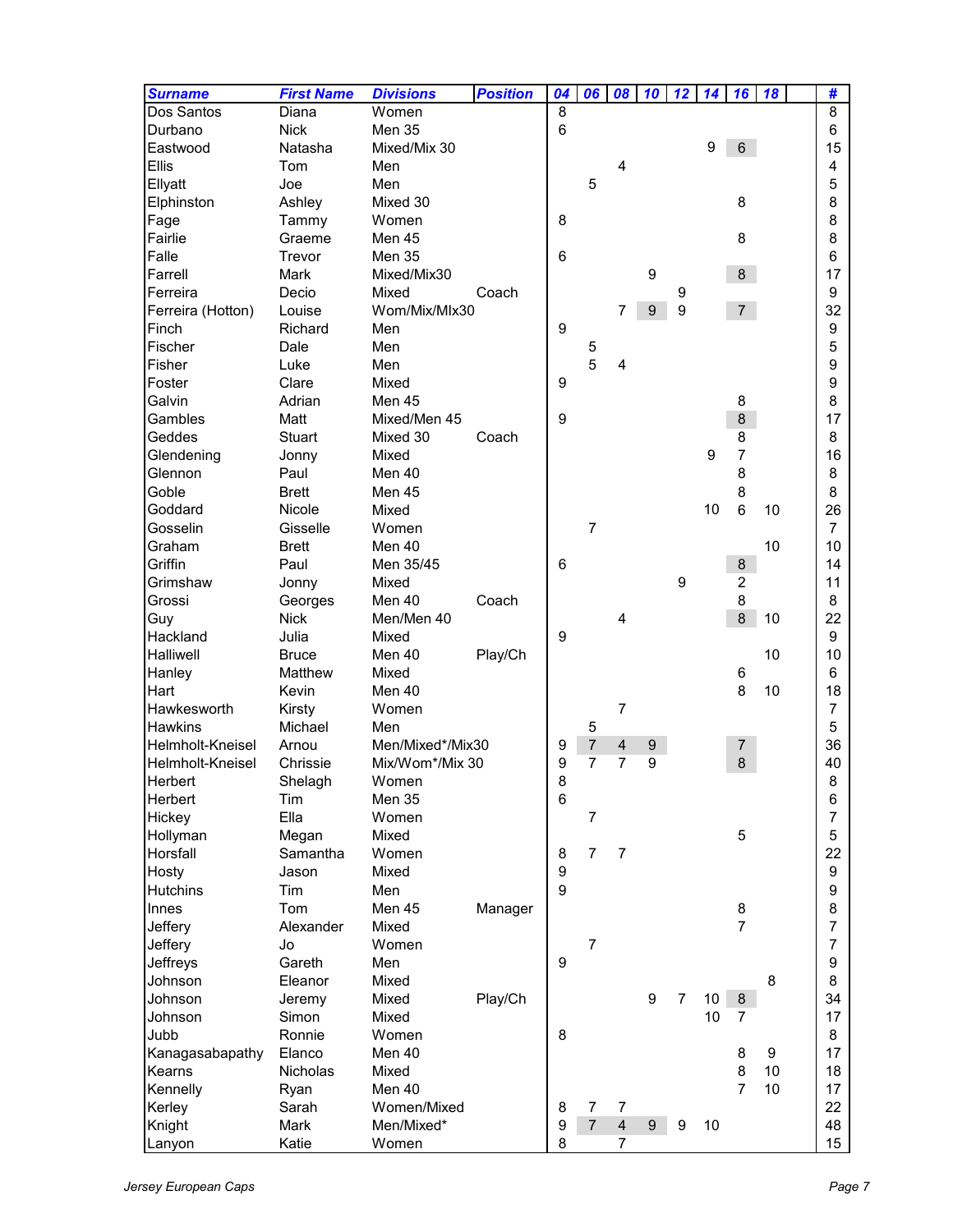| <b>Surname</b> | <b>First Name</b> | <b>Divisions</b> | <b>Position</b> | 04              | 06               | 08                       | 10               | 12               | 14 | 16                  | 18 | #              |
|----------------|-------------------|------------------|-----------------|-----------------|------------------|--------------------------|------------------|------------------|----|---------------------|----|----------------|
| Le Bourgeois   | Michael           | Men              |                 |                 | 5                |                          |                  |                  |    |                     |    | 5              |
| Le Lievre      | Roy               | Men 35           |                 | 6               |                  |                          |                  |                  |    |                     |    | 6              |
| Le Maistre     | Clare             | Mixed/Women      |                 | 9               | $\overline{7}$   | $\overline{7}$           |                  |                  |    |                     |    | 23             |
| Le Moignan     | Simon             | Men 40           |                 |                 |                  |                          |                  |                  |    | 8                   | 6  | 14             |
| Le Quesne      | Claire            | Women            |                 | 8               | 7                | $\overline{7}$           |                  |                  |    |                     |    | 22             |
| Le Sueur       | Jamie             | Men 45           |                 |                 |                  |                          |                  |                  |    | 8                   |    | 8              |
| Lemasney       | David             | Mixed            |                 |                 |                  |                          |                  |                  |    |                     | 10 | 10             |
| Levesley       | Chris             | Mixed            |                 |                 |                  |                          |                  | 8                | 10 |                     |    | 18             |
| Lowe           | Lauren            | Mixed            |                 |                 |                  |                          | 9                | 9                | 10 | $\overline{7}$      | 10 | 45             |
| Ludlum         | Ben               | Men 35           |                 | $6\phantom{1}6$ |                  |                          |                  |                  |    |                     |    | 6              |
| Mackay         | Cara              | Women            |                 |                 | 7                |                          |                  |                  |    |                     |    | $\overline{7}$ |
| Maclean        | Fiona             | Women            |                 |                 | $\overline{7}$   | $\overline{7}$           |                  |                  |    |                     |    | 14             |
| MacReady       | Tim               | Men 40           |                 |                 |                  |                          |                  |                  |    | 8                   | 6  | 14             |
| Marsh          | Caroline          | Wom/Mix/Mix30    |                 |                 | 7                | 7                        | $\boldsymbol{9}$ |                  |    | 8                   |    | 31             |
| Marsh          | Dave              | Men 40           |                 |                 |                  |                          |                  |                  |    | 8                   |    | 8              |
| May            | Andy              | Mixed/Men        | Play/Ch         | 9               | 5                |                          |                  |                  |    |                     |    | 14             |
| McDowell       | Dan               | Mixed/Men*       | Play/Ch         |                 | $\overline{7}$   | $\overline{\mathcal{A}}$ | $\boldsymbol{9}$ |                  |    |                     |    | 20             |
| Mcdowell       | Emily             | Women            |                 |                 |                  | $\overline{7}$           |                  |                  |    |                     |    | $\overline{7}$ |
| Mcenery        | Denis             | Men 40           |                 |                 |                  |                          |                  |                  |    | 8                   |    | 8              |
| <b>McGinty</b> | Heidi             | Mixed/Women      |                 | 9               | $\boldsymbol{7}$ | $\overline{7}$           |                  |                  |    |                     |    | 23             |
| <b>McGinty</b> | Kevin             | Mixed/Men 45     |                 | 9               | $\overline{7}$   |                          |                  |                  |    | 8                   |    | 24             |
| McGovern       | Fiona             | Women            |                 |                 | $\overline{7}$   |                          |                  |                  |    |                     |    | $\overline{7}$ |
| Mee            | <b>Steve</b>      | Mixed 30         |                 |                 |                  |                          |                  |                  |    | 8                   |    | 8              |
| Michel         | Matthew           | Mixed            |                 |                 |                  |                          |                  | $\boldsymbol{9}$ | 10 | $\overline{7}$      | 10 | 36             |
| Mildenhall     | Keri              | Women            |                 |                 | $\boldsymbol{7}$ |                          |                  |                  |    |                     |    | $\overline{7}$ |
| Mildenhall     | <b>Nik</b>        | Men/Wom          | Play/Ch         |                 | $\overline{7}$   |                          |                  |                  |    |                     |    | 7              |
| <b>Mills</b>   | Jerry             | Men 35           |                 | 6               |                  |                          |                  |                  |    |                     |    | 6              |
| Monserez       | John              | Mixed            |                 |                 |                  |                          |                  | $\boldsymbol{9}$ |    |                     |    | 9              |
| Morgan         | Andrew            | Men/Mixed        |                 | 9               | $\overline{7}$   |                          |                  |                  |    |                     |    | 16             |
| Morgan         | James             | Men 40           |                 |                 |                  |                          |                  |                  |    |                     | 5  | 5              |
| Morgan         | Mal               | Men 35           |                 | $\,6$           |                  |                          |                  |                  |    |                     |    | 6              |
| <b>Morris</b>  | Ashley            | Mixed            |                 |                 |                  |                          |                  |                  |    |                     | 9  | 9              |
| Murphy         | <b>Kim</b>        | Women            |                 |                 |                  | 7                        |                  |                  |    |                     |    | 7              |
| Nelson         | Rena              | Mixed/Mix30      |                 |                 | $\overline{7}$   |                          | 9                | 9                | 7  | 8                   |    | 40             |
| <b>Nuth</b>    | Tom               | Men              |                 |                 |                  | 4                        |                  |                  |    |                     |    | 4              |
| O'Brien        | Stephen           | Men              |                 | 9               |                  |                          |                  |                  |    |                     |    | 9              |
| Oliveira       | <b>Terry</b>      | Men              |                 |                 | 5                | 4                        |                  | $\overline{c}$   |    |                     |    | 11             |
|                |                   | Women            |                 |                 |                  |                          |                  |                  |    |                     |    |                |
| Orr            | Lorraine          |                  |                 | 8<br>9          |                  |                          |                  |                  |    |                     |    | 8<br>9         |
| Pankhurst      | Michael           | Men<br>Men 35    |                 | 6               |                  |                          |                  |                  |    |                     |    |                |
| Patel          | Kiran             |                  |                 |                 |                  |                          |                  |                  |    |                     |    | 6              |
| Peggie         | Willie            | Men 45<br>Mixed  |                 |                 |                  |                          |                  |                  | 8  | 8<br>$\overline{7}$ |    | 8              |
| Percival       | Phoebe            |                  |                 |                 |                  |                          |                  |                  |    |                     |    | 15             |
| Peters         | Marc              | Men 40           |                 |                 |                  |                          |                  |                  |    | $\overline{7}$      | 8  | 15             |
| Phillips       | Lisa              | Women            |                 | 8               |                  |                          |                  |                  |    |                     |    | 8              |
| Pillai         | Deepan            | Mixed 30         | Manager         |                 |                  |                          |                  |                  |    | 8                   |    | 8              |
| Richardson     | Helen             | Mixed 30         |                 |                 |                  |                          |                  |                  |    | 4                   |    | 4              |
| Richings       | Elle              | Women/Mixed      |                 |                 |                  | $\overline{7}$           |                  | 9 <sup>1</sup>   |    |                     |    | 16             |
| Rousseau       | Gary              | Men 35/45        |                 | $\,6$           |                  |                          |                  |                  |    | 8                   |    | 14             |
| Ruellan        | Sadie             | Mixed            |                 |                 |                  |                          |                  |                  | 8  | 6                   |    | 14             |
| Ruellan        | Sophie            | Mixed            | Manager         |                 |                  |                          |                  |                  |    | 8                   |    | 8              |
| Shambrook      | Bob               | Men 35           |                 | 6               |                  |                          |                  |                  |    |                     |    | 6              |
| Sharrock       | David             | Men/Mix/Mix30    |                 |                 |                  | 4                        | 9 <sup>°</sup>   |                  | 10 | 8                   |    | 31             |
| Shore          | Suzanne           | Mixed            |                 |                 | 7                |                          |                  |                  |    |                     |    | 7              |
| Small          | <b>Ben</b>        | Mixed            |                 |                 | $\overline{7}$   |                          |                  |                  |    |                     |    | $\overline{7}$ |
| Smart          | Zoe               | Mix/Wom*/Mix30   |                 | 9               | 7                | $\overline{7}$           | $9\phantom{.}$   |                  |    | 6                   |    | 38             |
| Smith          | Adam              | Mixed 30         |                 |                 |                  |                          |                  |                  |    | $\overline{7}$      |    | 7              |
| Smith          | Jason             | Mixed            |                 |                 |                  |                          |                  |                  |    |                     | 8  | 8              |
| Snook          | Doc               | Men              |                 | 9               |                  |                          |                  |                  |    |                     |    | 9              |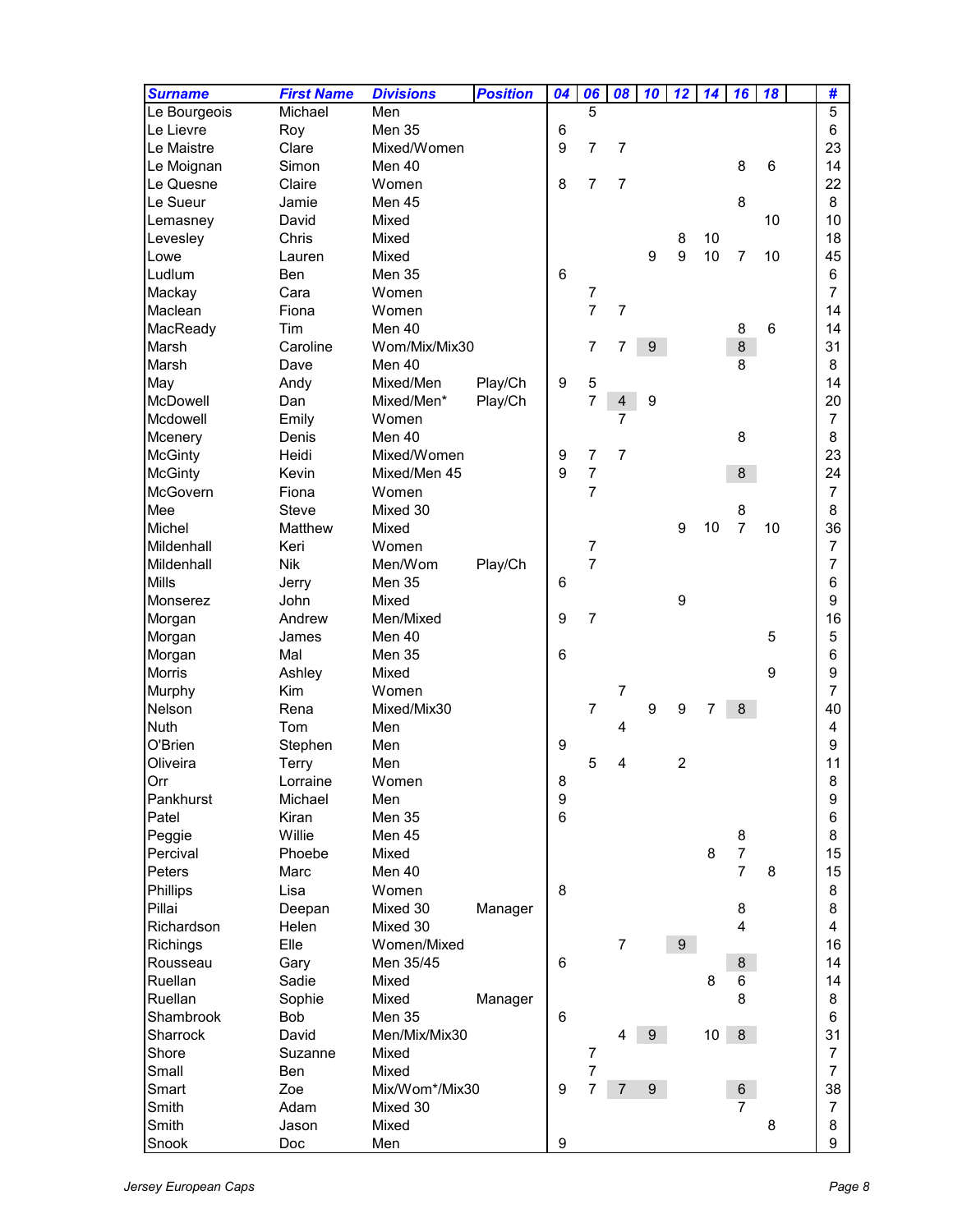| <b>Surname</b> | <b>First Name</b> | <b>Divisions</b> | <b>Position</b> | 04 | 06 | 08 |   | $10$ 12 | 14 | 16 <sup>1</sup> | <b>18</b> | #  |
|----------------|-------------------|------------------|-----------------|----|----|----|---|---------|----|-----------------|-----------|----|
| Spears         | Paul              | Men 45           |                 |    |    |    |   |         |    | 8               |           | 8  |
| Spencer        | Scott             | Men 35           |                 | 6  |    |    |   |         |    |                 |           | 6  |
| <b>Stevens</b> | Richard           | Men 45           |                 |    |    |    |   |         |    | 8               |           | 8  |
| Stuart         | Chris             | Men 40           |                 |    |    |    |   |         |    |                 | 8         | 8  |
| Sutton         | Richard           | Mixed            | Coach           |    |    |    |   |         |    |                 | 10        | 10 |
| Tharme         | <b>Piers</b>      | Men 45           |                 |    |    |    |   |         |    | 8               |           | 8  |
| Thomas         | Justin            | Mixed/Men 45     |                 | 9  |    |    |   |         |    | $\bf 8$         |           | 17 |
| Thomas         | Simon             | Men 45           |                 |    |    |    |   |         |    | 8               |           | 8  |
| Thorne         | Alun              | Men              |                 | 9  |    |    |   |         |    |                 |           | 9  |
| Turpin         | Laura             | Mixed            |                 |    |    |    |   |         |    |                 | 10        | 10 |
| Vautier        | Jacob             | Mixed            |                 |    |    |    |   |         |    |                 | 10        | 10 |
| Vautier        | Steve             | Men 40           |                 |    |    |    |   |         |    | 8               | 10        | 18 |
| Veal           | Chris             | Mixed/Men*       |                 | 9  |    | 4  | 9 | 9       | 10 | 8               | 9         | 65 |
| Watling        | Jess              | Mixed            |                 |    |    |    |   |         |    | 5               | 10        | 15 |
| White          | Mark              | Men/Mixed        |                 | 9  |    | 4  |   |         |    |                 |           | 20 |
| Willis         | Jerry             | Men 35           |                 | 6  |    |    |   |         |    |                 |           | 6  |
| Young          | Aaron             | Men              |                 |    |    | 4  |   |         |    |                 |           | 4  |
|                |                   |                  |                 |    |    |    |   |         |    |                 |           |    |

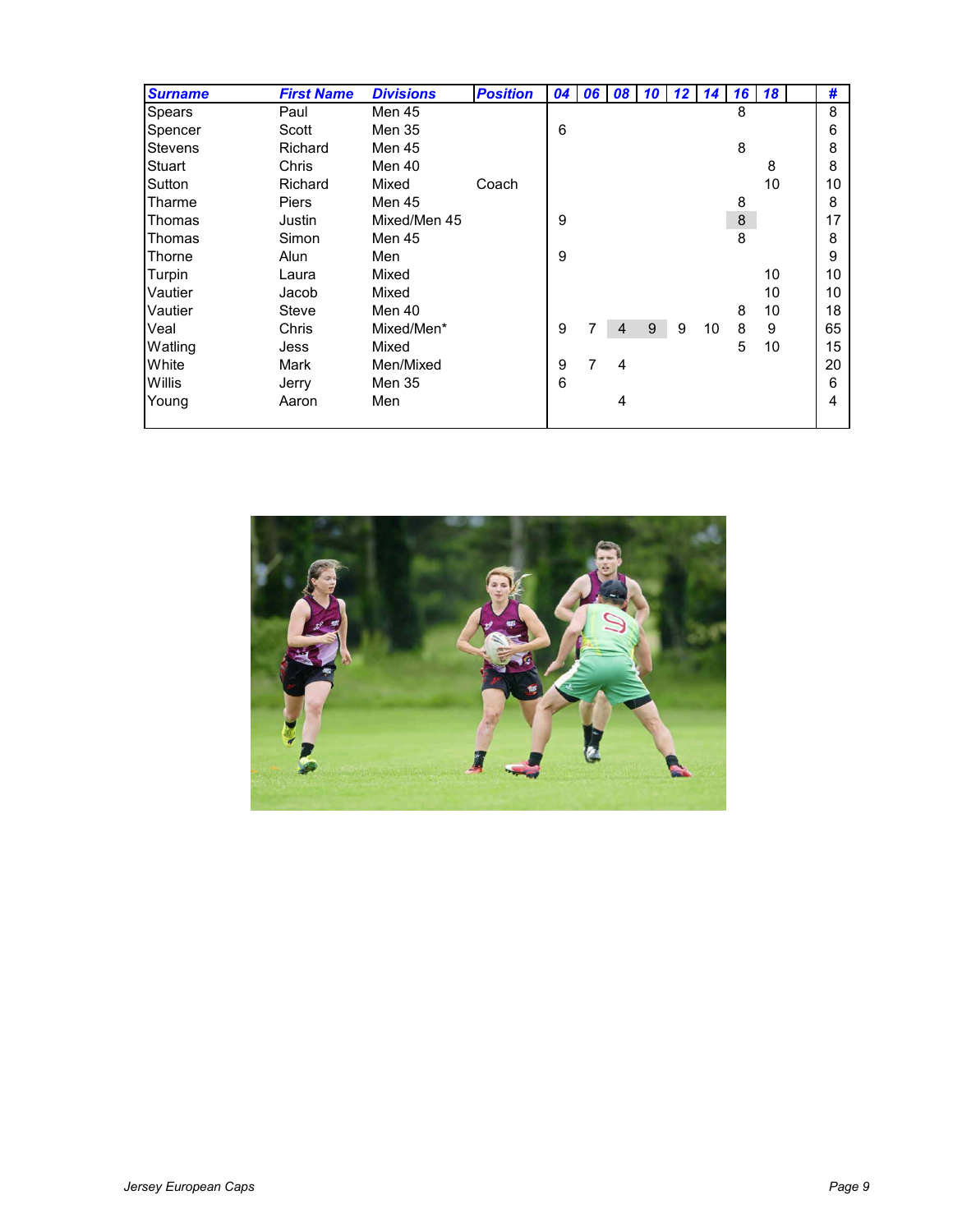## **HOME NATIONS CUP**

2009 - Glasgow, Scotland 2013 - Dublin, Ireland

| <b>Most Capped Players</b> |        |             | <b>Position</b> | 2009 | 2013 | <b>Total</b> |
|----------------------------|--------|-------------|-----------------|------|------|--------------|
|                            |        |             |                 |      |      |              |
| Nelson                     | Rena   | MixedWomen  |                 | 8    | 5    | 13           |
| Sharrock                   | Dave   | Mixed       |                 | 4    | 5    | 9            |
| Johnson                    | Jeremy | Mixed       |                 | 4    | 5    | 9            |
| Cattell                    | Laura  | Women/Mixed |                 | 4    | 5    | 9            |
| Hotton                     | Louise | Women/Mixed |                 | 4    | 5    | 9            |
| Knight                     | Mark   | Mixed       |                 | 4    | 5    | 9            |
| Di Meo                     | Simon  | Mixed       |                 | 4    | 5    | 9            |
|                            |        |             |                 |      |      |              |

| <b>Surname</b>   | <b>First Name</b> | <b>Division</b> | <b>Position</b> | 2009           | 2013                    | <b>Total</b>            |
|------------------|-------------------|-----------------|-----------------|----------------|-------------------------|-------------------------|
|                  |                   |                 |                 |                |                         |                         |
| Bell             | Jonny             | Men             |                 | 5              |                         | 5                       |
| <b>Bichard</b>   | Michelle          | Women           |                 | 4              |                         | 4                       |
| <b>Brooks</b>    | Ruth              | Mixed           |                 |                | 5                       | 5                       |
| Cattell          | Laura             | Women/Mixed     |                 | 4              | 5                       | 9                       |
| Di Meo           | Simon             | Mixed           |                 | 4              | 5                       | 9                       |
| Easwood          | Natasha           | Mixed           |                 |                | $\overline{\mathbf{A}}$ | $\overline{4}$          |
| Farrell          | Mark              | Men             |                 | 5              |                         | 5                       |
| Grimshaw         | Jonny             | Mixed           |                 |                | 5                       | 5                       |
| Hefford          | Louise            | Mixed           |                 | 4              |                         | 4                       |
| Helmholt-Kneisel | Arnou             | Mixed           |                 | 4              |                         | $\overline{\mathbf{4}}$ |
| Helmholt-Kneisel | Chrissie          | Women/Mixed     |                 | 8              |                         | 8                       |
| Hotton           | Louise            | Women/Mixed     |                 | 4              | 5                       | 9                       |
| Hughes           | Dean              | Men             |                 | 5              |                         | 5                       |
| Ireson           | Charlotte         | Women           |                 | 4              |                         | $\overline{\mathbf{4}}$ |
| Johnson          | Jeremy            | Mixed           |                 | $\overline{4}$ | 5                       | 9                       |
| Knight           | Mark              | Mixed           |                 | 4              | 5                       | 9                       |
| Le Bourgeois     | Michael           | Men             |                 | 5              |                         | 5                       |
| Le Quense        | Claire            | Women           |                 | 4              |                         | 4                       |
| Levesley         | Chris             | Mixed           |                 |                | 5                       | 5                       |
| Lidster          | Claire            | Women           |                 | 4              |                         | 4                       |
| Livesey          | Mark              | Men             |                 | 5              |                         | 5                       |
| Lowe             | Lauren            | Mixed           |                 |                | 5                       | 5                       |
| March            | Caroline          | Women/Mixed     |                 | 8              |                         | 8                       |
| McDowell         | Dan               | Mixed           |                 | 4              |                         | 4                       |
| Michel           | Matthew           | Mixed           |                 |                | 5                       | 5                       |
| Miller           | Kevin             | Men             |                 | 5              |                         | 5                       |
| Nelson           | Rena              | MixedWomen      |                 | 8              | 5                       | 13                      |
| Nuth             | Tom               | Men             |                 | 5              |                         | 5                       |
| Oliveira         | Terry             | Men             |                 | 5              |                         | 5                       |
| Richings         | Elle              | Mixed           |                 |                | 4                       | $\overline{4}$          |
| Sharrock         | Dave              | Mixed           |                 | 4              | 5                       | 9                       |
| Smart            | Zoe               | Women/Mixed     |                 | 8              |                         | 8                       |
| Therin           | Lauren            | Mixed/Women     |                 | 8              |                         | 8                       |
| Veal             | Chris             | Mixed           |                 | 4              | $\overline{2}$          | 6                       |
| Vincenti         | Catherine         | Women           |                 | 4              |                         | 4                       |
|                  |                   |                 |                 |                |                         |                         |